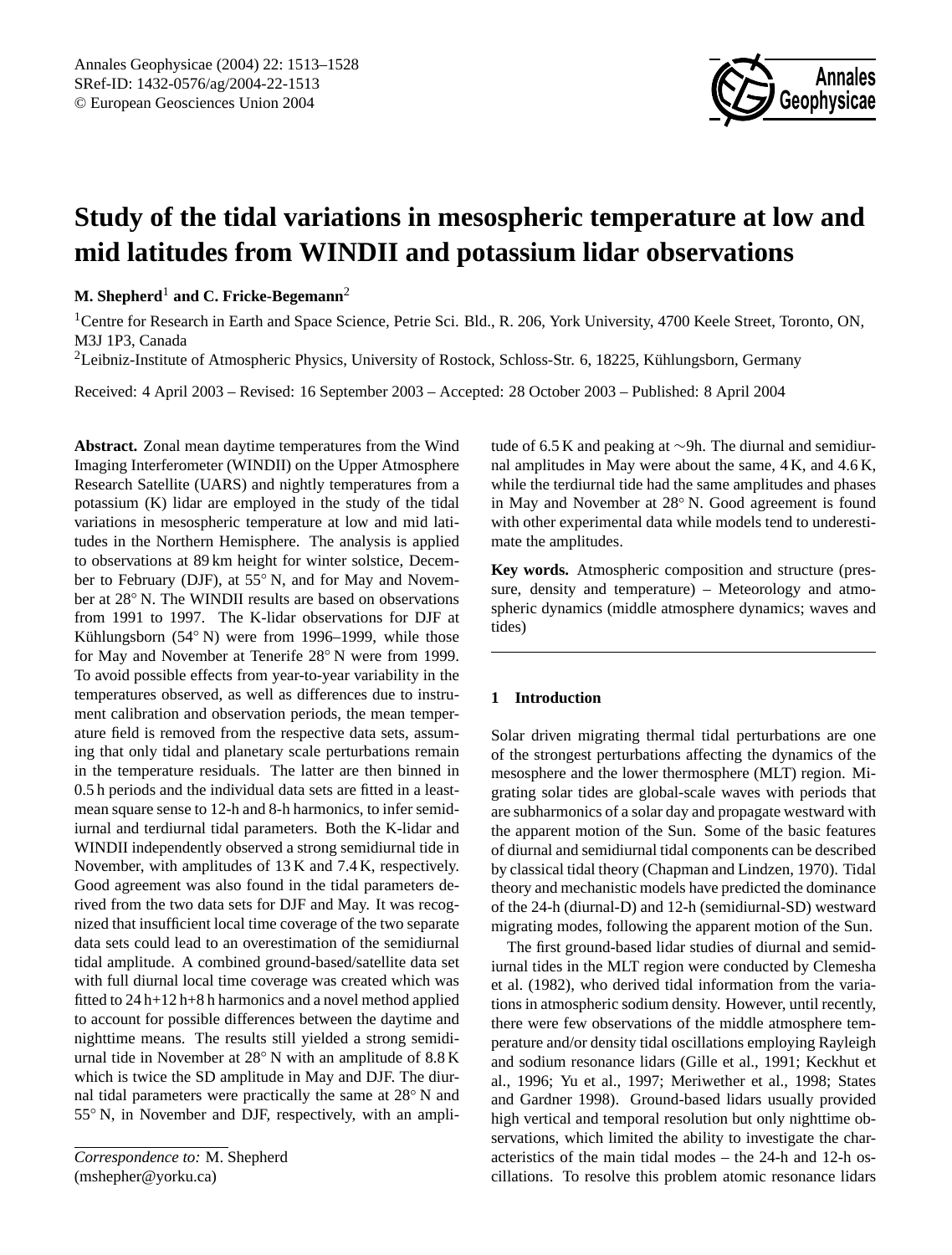have recently been upgraded to also provide daytime observations, thus allowing full diurnal sampling of the MLT region (i.e. Chen et al., 1996, 2000; States and Gardner, 2000a, b; Fricke-Begemann et al., 2002b).

While ground-based observations inherently include nonmigrating tides, a reduction to migrating components can be obtained only by full zonal coverage. The first global measurement of atmospheric tides was obtained by using temperature data from the Limb Infrared Monitor of the Stratosphere (LIMS) instrument on the Nimbus 7 satellite (Hitchman and Leovy, 1985). Analysis of data from the HRDI (High Resolution Doppler Imager) (Hays et al., 1993) and WINDII (WIND Imaging Interferometer) (Shepherd et al., 1993) experiments on the UARS (Upper Atmosphere Research Satellite) (Reber et al., 1993) has had a major impact upon the observational knowledge of the migrating tidal winds providing insight into their global scale behavior (e.g. Burrage et al., 1995a, b; McLandress et al., 1996; Geller et al., 1997). Burrage et al. and McLandress et al. demonstrated the dominance of the wind tides in the dynamics of the MLT region. Temperature measurements from the Improved Stratospheric and Mesospheric Sounder (ISAMS) on UARS confirmed the LIMS tidal results (Dudhia et al., 1993). Mesospheric temperatures from WINDII (Shepherd et al., 1999) and the Cryogenic Infrared Spectrometers and Telescopes of the Atmosphere (CRISTA) experiment (Offerman et al., 1999; Ward et al., 1999; Oberheide et al., 2000) were also used to derive diurnal tide signatures at the equator. The UARS HRDI and WINDII wind observations prompted modeling efforts to assimilate these observations and to better understand the dynamics of the MLT region (including its temperature field) at solstice and equinox at low and mid latitudes (Yudin et al., 1997; Khattatov et al., 1997; Akmaev et al., 1997).

Terdiurnal (8-h, TD) oscillations in the MLT wind field were first identified in meteor echo data (Revah, 1969). Teitelbaum et al. (1989) established that 8-h oscillations are almost always present in the wind field in the MLT region, while Smith (2000) shows the global structure of the 8-h tide in HRDI winds at 95 km, with maximum amplitudes at mid latitudes during fall and winter. However, there are very few studies of the 8-h oscillation in airglow at middle and high latitudes (i.e. Sivjee et al., 1994; Wiens et al., 1995) and even less employing temperature observations (Pendleton et al., 2000; Taylor et al., 1999).

A significant modeling effort has been made to understand the mean global variation driven mainly by the combined diurnal and semidiurnal tidal components, but shortterm variability is not very well understood and has often been ignored. Numerical tidal models have also been developed, such as the GSWM (Global-Scale Wave Model) (Forbes and Vial, 1989; Hagan, 1996; Hagan et al., 1999), TIME-GCM (Thermosphere/Ionosphere/Mesosphere Electrodynamics General Circulation Model) (Roble and Ridley, 1994), the COMMA/IAP (COlogne Model of the Middle Atmosphere at the Institute of Atmospheric Physics) (Berger and von Zahn, 1999), DNM-RAS GCM (Department of Numerical Mathematics of the Russian Academy of Sciences General Circulation Model) (Volodin and Schmitz, 2001; Grieger et al., 2002) and the extended CMAM (Canadian Middle Atmosphere Model) (T. Shepherd, 1995; Beagley et al., 1997; McLandress, 1997).

In this study we examine the tidal characteristics of the temperature field at 89 km height at low and mid latitudes using nighttime potassium lidar data and daytime Rayleigh scattering temperatures from the WINDII experiment on UARS. As each of these data sets is limited by the local time coverage of the diurnal cycle we examine the semidiurnal and terdiurnal tidal signatures at 28◦ N and 55◦ N latitude detected by both techniques, where weak diurnal tidal activity has been observed (Manson et al., 1989a, b; Fesen et al., 1991; Forbes et al., 1994) and modeled (Forbes and Vial, 1989; Hagan, 1996; Hagan et al., 1999; Yudin et al., 1997; Khattatov et al., 1997; McLandress, 1997). We examine the seasonal and latitudinal variability of the SD and TD tidal parameters derived from the two data sets and evaluate the diurnal tide bias by combining the two data sets, thus obtaining information on the temperature diurnal tidal perturbations not available before at these latitudes.

The rest of the paper is organized as follows. The two data sets are described in Sect. 2, followed in Sect. 3 by a brief description of the data analysis applied to the lidar and satellite temperature observations. Section 4 presents the results on the tidal perturbations observed in the two independent data sets and derived from the combined diurnal data set. In the discussion provided in Sect. 5 comparisons are made with various tidal model predictions and the results are finally summarized in Sect. 6.

## **2 Temperature data**

## 2.1 WINDII temperature data

Upper mesospheric temperatures are derived from limb radiance measurements at 553.1 nm wavelength by the WINDII instrument used in background subtraction for the 557.7 nm and 630.0 nm airglow measurements (Shepherd et al., 1993). During daytime measurements, the background limb radiances for tangent heights below about 100–120 km are dominated by Rayleigh-scattered sunlight from the atmosphere. Correction is required for dark current and for scattering, within the instrument, of light from lower atmosphere clouds. For the WINDII limb-viewing geometry radiation is observed tangentially through the atmospheric layers with the advantage that the measured data are heavily weighted around the tangent height, the lowest altitude probed along the line of sight. As the mesospheric density and thus the radiance decreases exponentially with increasing altitude, the weighting functions peak sharply at the tangent points, implying that most of the information comes from the adjacent region.

The data analyzed in this study are from WINDII's field of view 1 (FOV 1), with a vertical resolution (bin) of 2 km and a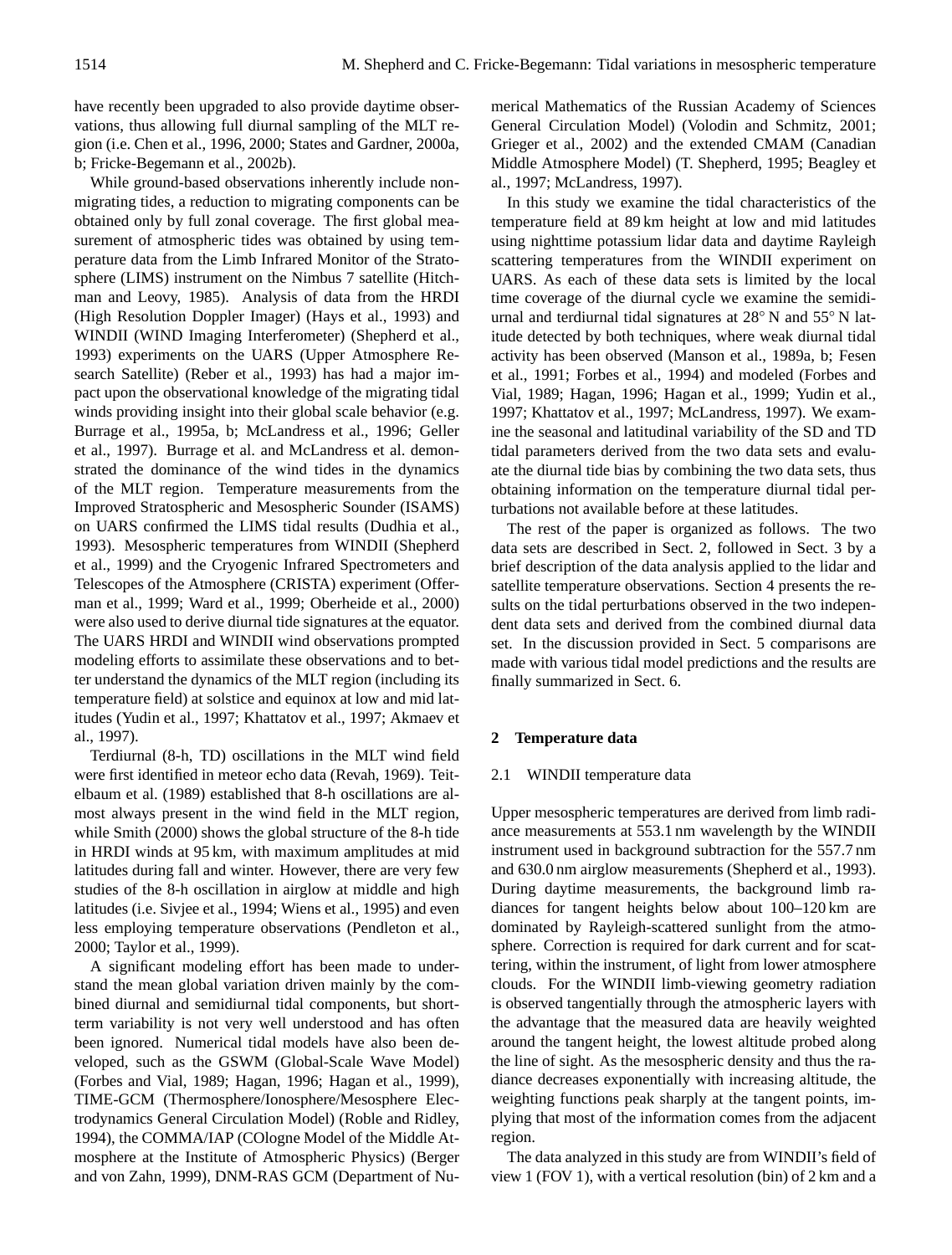horizontal resolution (bin) of 25 km. The tangent heights typically range between 65 km and 115 km. Orbital constraints and instrument viewing geometry allow WINDII to observe maximum latitudinal coverage from 42◦ in one hemisphere to 72◦ in the other. The UARS orbit precesses at a rate of  $\sim$ 5<sup>o</sup>d<sup>-1</sup> as a result of the orbital inclination of 57°, requiring 36 days to provide full daytime local time coverage. Equivalently, observed points along a latitude circle are seen to change in local time by ∼20 min for each consecutive day depending on the WINDII observation schedule. The sampling of the atmosphere by the background filter may not cover the entire month uniformly in local time.

Originally, the WINDII Rayleigh-scattering temperatures were not part of the WINDII data product and thus required off-line processing, where the background signal measured at 553 nm wavelength was converted to Rayleighs after taking into account the instrument responsivity and dark current. The integral line-of-sight (LOS) radiances, labeled Level 1 data, were subsequently inverted to volume-scattering rate (VSR) profiles, used to retrieve WINDII temperatures, as discussed by Shepherd et al. (1997, 2001). In the current analysis, the temperatures have instead been retrieved directly from available Level 2 volume-scattering rate (VSR) profiles. For WINDII, Level 2 data processing refers to the retrieval of geophysical parameters from each measurement. This standard processing now includes the derivation of LOS integrals and the inversion to give discretized VSR profiles with respect to the viewing tangent heights. The VSR cover the tangent height range of 60–70 km to 115–130 km and are obtained using the same two-iteration Twomey-Tikhonov inversion approach applied to all of the WINDII Level 2 data products (Rochon, 1999). Considering the exponential-like increase in volume-scattered rates with decreasing altitude, the inversion solutions are unconstrained below about 95– 100 km.

Temperatures are determined from pressure equivalent quantities  $p$  through the combination of the ideal gas law and the hydrostatic equation from the volume-scattering rates  $(\delta p/\delta z = -g.VSR)$ . Then the ideal gas law and hydrostatic equation are applied to obtain the temperature from  $\delta ln(p)/\delta z = -g/RT$ . As was discussed by Shepherd et al. (2001), a uniform backscattering signal due to scattering from the WINDII baffle is removed from the retrieved VSR. This "offset", as an estimate of the instrument-scattered light, is the minimum value within the profile above 105 km, instead of the minimum of a local fit to the profile, as was done by Shepherd et al. (2001). Further, a pressure ratio  $p_2/p_1$ , derived from the temperature and densities of the MSIS90 empirical model of Hedin et al. (1991), is applied as additional information at the top of the retrieval profile set to  $105\pm1$  km. The uncertainty assigned to this ratio is equivalent to a temperature error level of 20 K. The recovered temperatures are linearly interpolated at intervals of 2 km below 100 km. As was done in the earlier work, a triangle filter is applied to the resulting temperature profile for data with a standard deviation (std) of less than 20 K and intermediate smoothing is applied for std between 10 K and 20 K. The temperature random error standard deviations are derived from propagation of shot noise and instrument readout noise from the raw measurements. The uncertainty of an individual temperature measurement at 89 km was estimated to be less than 13% (Shepherd et al., 2001), and the standard deviation within a day does not seem to depend on season. More information on the WINDII temperature data can be found in Shepherd et al. (2003). Only data with standard deviations of less than 10 K are used in the current analysis. The total error in the WINDII total retrieved temperatures increases with height similar to the Rayleigh lidar observations, but so does the tidal amplitude.

The WINDII Rayleigh scattering temperatures used in the current study are zonal daytime means for a 10◦ latitude range centered at 55◦ N (50◦ N–60◦ N), 28◦ N (23◦ N–33◦ N) and 28◦ S (23◦ S–33◦ S) and employ observations obtained between November 1991 and April 1997. These daily zonal mean temperatures are averages of about 45 observations at 89 km height within the 10° latitude bin and arranged according to LT for the time of the ground-based observations. As McLandress et al. (1996) point out, due to the LT precession of the UARS orbit, sorting the data in this manner does not yield a true average of the tides over the binned period. Assuming the routine green line (and background) observing sequence for 1992 and 1993, a maximum of only 5 days per year of zonal mean data for each daytime LT bin occur at each latitude. By combining several years of data the climatological tidal structure could be more clearly drawn out. However, although zonal averaging exposes the tidal component by averaging over the planetary scale variations, it does not isolate the diurnal component from the background values. By taking daily zonal daytime means most of the problems stemming from long-period gravity wave detection, variability due to planetary scale perturbations and instrument noise can be significantly reduced or eliminated.

The lack of adequate LT coverage makes the extraction of tidal information from a month of data difficult. The difficulties arise from the way in which the tidal structure is sampled by the satellite, as well as aliasing caused by the zonal means. The sampling problem is related to the inherent geophysical variability of the atmosphere, leading to variability of the tidal structure arranged in LT while being sampled by the satellite. On the other hand, even if we assume that the tidal component remains constant, the variability in the zonal mean temperature will be perceived by the satellite as the LT changes, leading to spurious tidal harmonics. Forbes et al. (1997) point out that when determining the tidal components any variations in the mean during the course of the precession period would be interpreted from the satellite perspective as LT variations and hence alias into the tidal determination. Thus, long-term variations in the measured temperature would alias into large diurnal tides. Further, combining data from different years with different background temperature can lead to erroneous results due to year-toyear variability in that background temperature. Simulations performed by Forbes et al. have shown that aliasing by the zonal mean into the tidal component is far more significant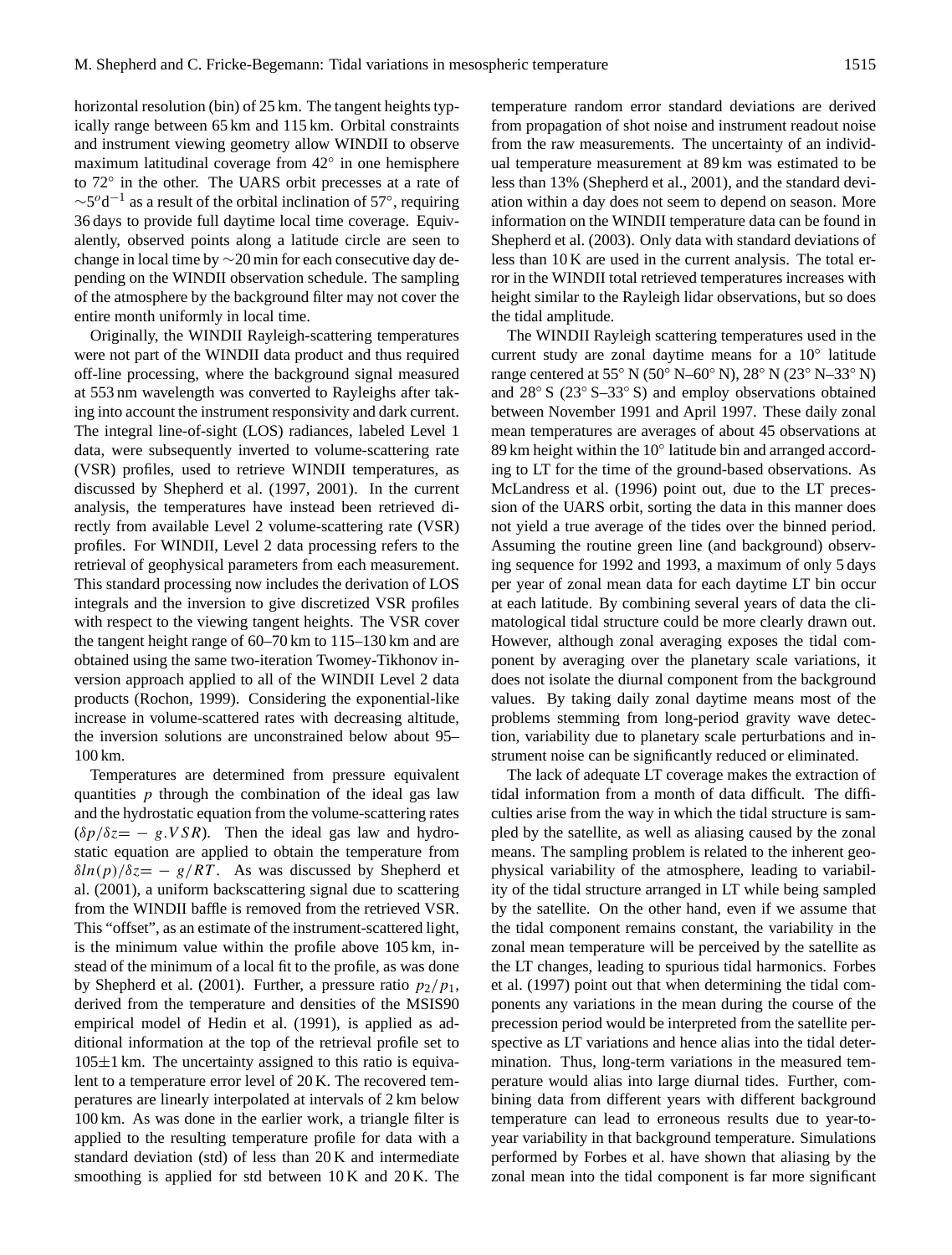than the tidal variability during the measurement sampling. The authors demonstrated that in general the satellite-based determinations of tidal components when there is only 12 h LT coverage cannot be considered reliable estimates of the actual diurnal tide component, a result discussed earlier also by Crary and Forbes (1983). Ward (1998) examined the Lagrangian motions associated with the diurnal tide and also reached the conclusion that temperature oscillations at a given height are dependent on the form of the background temperature profile at that height. This implies that comparison of temperature amplitudes between different data sets and between observations and models must take into account the differences in the background temperature profile for an appropriate comparison to be made.

A way to reduce and perhaps avoid the potential problem of zonal mean aliasing and the year-to-year variability of the zonal mean is to remove the mean temperature from the respective individual years and to obtain the residuals  $dT$ , which, in turn, are arranged in LT, binned in 0.5 h intervals. Such an approach responds primarily to the relative perturbations caused by the tides and will be less biased by variability in the background temperature. Therefore, for the comparison with the K-lidar observations the mean background temperature calculated for each year and period of interest was subtracted from the zonal daytime means. The time resolution for the WINDII tidal variability study is limited to samples at one month intervals and as in the study at  $55° N$ three months.

#### 2.2 Potassium lidar data

The Leibniz Institute of Atmospheric Physics (IAP) built a potassium (K) lidar for nighttime temperature measurements in the 80 to 105 km region. The instrument uses a scanning narrowband alexandrite laser to probe the Dopplerbroadened  $K(D_1)$  fine structure line at 770 nm in the mesospheric potassium layer. The method to derive vertical temperature profiles has been described by von Zahn and Höffner (1996). Measurements with this transportable lidar led to the formulation of the global two-level structure of the mesopause (von Zahn et al., 1996). Nightly temperatures used for this study were calculated every 15 min from the integrated photo counts over 1 h and 2 km vertical range, centered at 89 km, and binned in 0.5-h intervals with respect to local time. The statistical uncertainty is below 2 K for good weather conditions. For the tidal analysis, we employ only LT averages from a number of nights, while we note that the variation during an individual night is usually much stronger than the mean variations presented below.

From July 1996 until February 1999 the potassium lidar was operated at the IAP in Kühlungsborn, Germany (54.1° N, 11.8◦ E). During the winter months (DJF) temperature series of up to 14 h were obtained during 26 nights, most of them (17) in the first season (1996/97).

In 1999 the lidar was moved to the Observatorio del Teide (28.3◦ N, 17.5◦ W) on the island of Tenerife. In the current study results from two observation campaigns are considered, namely 1–26 May and 6–29 November. The data sets contain 18 and 12 nights, respectively, most of them with more than 8 h of observations. More on the campaigns can be found in Fricke-Begemann et al. (2002a).

## **3 Data analysis**

Estimates of the tidal amplitudes and phases are obtained by a regression analysis including mean temperatures, semidiurnal and terdiurnal tides.

$$
dT^{F}(t) = dT_0 + \sum [a_j \sin \omega_j t + b_j \cos \omega_j t]
$$
 (1)

The angular frequencies (index j,  $j=1, 2$ ) are

$$
\omega_1 = 2\pi / 12 \,\mathrm{h}^{-1}, \quad \omega_2 = 2\pi / 8 \,\mathrm{h}^{-1}, \tag{2}
$$

and t is the local time in hours.

The coefficients  $a_j$ ,  $b_j$  and  $dT_0$  (mean temperature offset) are determined by a least-squares fit to the modeled and measured values at the height of 89 km. The temperature amplitudes and phases are calculated after

$$
Amp_j = \sqrt{[a_j^2 + b_j^2]}
$$
 (3)

$$
Phase_j = 1/\omega_j \text{atan}[a_j/b_j]. \tag{4}
$$

The K lidar monthly means of nightly temperature variation from 84 to 103 km have been analysed by Oldag (2001), using fits of different harmonic functions. This regression analysis has shown that the best representation of the data can be obtained by simultaneous fitting 12-h and 8-h harmonics. Our analysis confirmed this result and all  $dT$  composite data sets are fitted in LMS sense to the expression for 12-h and 8-h tidal harmonics (Eqs. 1, 2) provided that the LT coverage is sufficient in accordance with the Crary and Forbes (1983) study. The harmonic analysis was applied to the entire daytime (nighttime) series of hourly/zonal daytime mean and hourly/nighttime mean values for the SD and TD oscillations (amplitudes and phases).

Since both lidar and satellite observations are only made during nighttime or daytime, respectively, the 24-h oscillation cannot be extracted from these individual data sets. However, as will be shown, the two data sets can be combined to yield information on the diurnal tidal parameters. In that case we follow the same regression analysis as outlined by Eqs. (1–4), with j=1, 2, 3 and  $\omega_3 = 2\pi/24$  h<sup>-1</sup>. As was mentioned in Sect. 2 the data sets fitted are presented in terms of residual  $dT$  values after subtracting the respective mean temperatures from the observations.

The successful retrieval of diurnal tidal information from the combined data sets depends on the agreement between the mean temperatures determined from each of the data sets. However, there are several possibilities that may cause an offset between the mean temperatures, determined from the two data sets: instrumental bias, interannual variations and longitudinal differences arising from stationary planetary waves, including nonmigrating tides (i.e. Drob et al., 2000; Talaat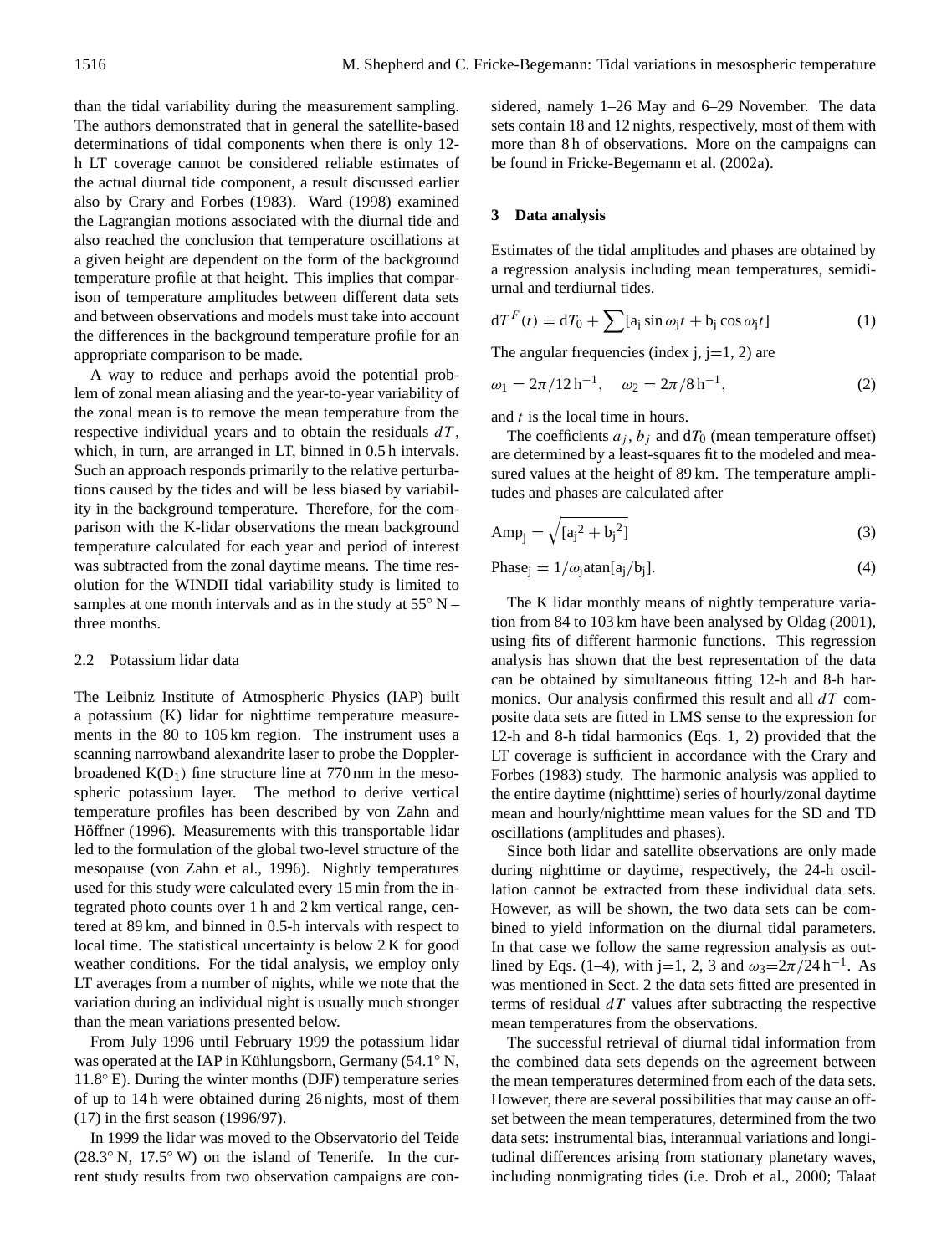|                   |               | WINDII        |               | K-Lidar       |
|-------------------|---------------|---------------|---------------|---------------|
|                   | DJF 91/93     | DJF 93/95     | DJF 95/97     | DJF 96/99     |
| Amp $(12h)$ , K   | $3.5 \pm 1.1$ | $5.4 \pm 0.6$ | $6.7 \pm 2.0$ | $2.2 \pm 0.8$ |
| Phase $(12h)$ , h | $7.1 \pm 6.2$ | $3.8 \pm 0.9$ | $9.6 \pm 1.4$ | $5.1 \pm 0.6$ |
| Amp $(8h)$ , K    | $4.0 \pm 2.8$ | $4.6 \pm 0.9$ | $0.4 \pm 4.1$ | $4.3 \pm 0.8$ |
| Phase $(8h)$ , h  | $5.1 \pm 4.8$ | $3.5 \pm 0.8$ | $5.4 \pm 4.7$ | $7.7 \pm 0.2$ |
| $T_{mean}$ , K    | 205.0         | 198.9         | 206.9         | 207.7         |
| No. Observ.       | 50            | 60            | 56            | 26            |

**Table 1.** Temperature tidal-fit parameters at 55◦ N and at 89 km height.

and Lieberman, 1999. Therefore, the means have to be subtracted from the individual data sets. While the nonmigrating tides vanish in the WINDII daily daytime zonal means, this is not the case for single station observations like those by the K-lidar. However, the contribution of nonmigrating tides cannot be assessed directly from the available data, but it has some potential to influence the derived parameters, e.g. alias into the 8-h component, independent of the choice, if absolute or residual values are used. Only if the real background temperatures are the same for both day and night will the combined residuals  $dT$  contain all tidal and planetary wave signatures. The assumption that the mean temperatures from the two data sets are equal has the disadvantage of removing differences between day and night which may also be the result of tides. This is especially true of diurnal tides which are to be studied and can cause a significant difference in the mean temperatures measured during the day and night periods.

Thus, we seek to apply a novel method to identify simultaneously the diurnal tide and the offset in the mean temperature induced by the tide assuming that the nonmigrating tidal contribution to the lidar temperature measurements is weak. More discussion concerning this matter will be provided later in this report. This consistency test is done in a recursive procedure. First, the combined time series of nighttime (N) and daytime (D) residual temperatures  $(dT_i, t_i)^N$  and  $(dT_i, t_i)^D$  is fitted to the diurnal and semi diurnal tides. From the resulting parameters the temperatures for each point can be calculated and an ensemble offset, e.g.  $\Delta T^N = \langle dT^F(t_i) \rangle^N$ , predicted for each data set. If the offsets deviate from zero, the result is not consistent with the combination of residuals. The offsets are then added to the individual data sets and a new fit is applied to the combination  $(dT_i + \Delta T^N, t_i)^N$ ,  $(dT_i + \Delta T^D, t_i)^D$ . Repeating this procedure converges towards a diurnal and semidiurnal wave function and instrumental offsets, which are consistent with each other.

Data simulations have shown that the correct values are calculated if the true waveform is used for the fitting procedure. The simulations have shown that for an assumed amplitude of 10 K the largest contribution to the offset comes from the diurnal tide which can lead to a relative offset of up to 13 K, depending on its phase. A terdiurnal tide with the same amplitude produces less than 4 K. On the other hand, the ter-

diurnal tide is very sensitive to the scatter of the data, the relative error bars assumed for two data sets and thus leads in some cases to values which are considered unrealistic. The consistency test is performed with diurnal and semidiurnal waves only and afterwards a fit with all three harmonics is performed. It is noted that this method reliably determines the offset even in the presence of a nonmigrating diurnal tide, while a nonmigrating semidiurnal tide will lead to diverging results.

## **4 Results**

## 4.1 Middle latitudes –  $55^{\circ}$  N

The WINDII data at 55◦ N latitude constitute observations from three months, December, January and February (DJF) from 1991 to 1997. The annual march of WINDII temperature observations (Shepherd et al., 2003) have shown that in winter there is a large day-to-day temperature variability associated with effects of stratospheric warmings and planetary waves, which can also be seen in the zonal daytime means and affects the quality of the fit to these data sets. Radar wind observations have shown that in winter, day-today variability of tides is enhanced by the influence of stratospheric warming and planetary waves affecting tidal amplitudes and phases (Manson and Meek, 1985; Pancheva and Muchtarov, 1994). The WINDII DJF temperatures used in the analysis are a composite of two years 1991/93, 1993/95 and 1995/97 to allow for better LT coverage and provide information on possible year-to-year variability in the tidal parameters. It is assumed there is less year-to-year variability within a two-year time interval than for data from all six years of observations. With the exception of the winter of 1991/92, when the daily zonal mean spanned a 6-h period, the LT coverage in a given season is between 8 and 10 h, which is insufficient for the determination of diurnal tide but is better suited for analysis of the 12-h and 8-h tidal oscillations. While combining the three months of observations for December/February at 55◦ N it was assumed that there is little month-to-month variability in the tidal parameters over the winter solstice period in a given year at this latitude.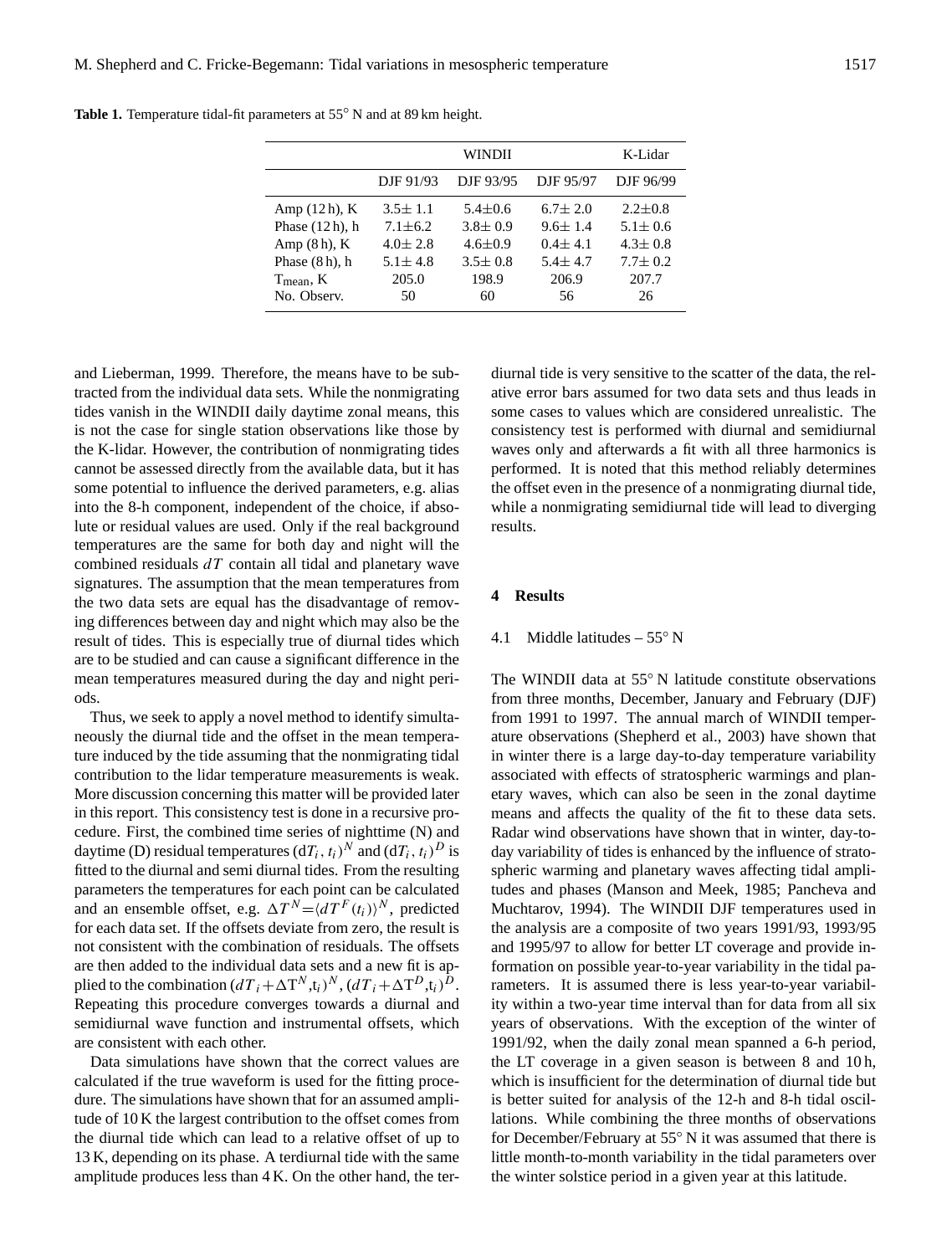

**Fig. 1.** WINDII temperature semidiurnal and terdiurnal tidal fits at 55◦ N and 89 km height for winter solstice (December, January, and February). The temperature data are two-year composites from 1991 to 1997 fitted simultaneously to 12-h and 8-h tidal harmonics (solid line).

The results from LMS fitting these two-year composites for 1991/93, 1993/95 and 1995/97 seasons with SD and TD tidal harmonics are shown in Fig. 1 and given in Table 1.



**Fig. 2.** Potassium lidar temperature semidiurnal and terdiurnal tidal fits at  $54°$  N and 89 km height for winter solstice (December, January, and February). The temperature data are three-year composites from 1996 to 1999 fitted simultaneously to 12-h and 8-h tidal harmonics (solid line).

From the three DJF data sets considered the 1991/93 data set (Fig. 1a) shows the largest scatter in the  $dT$  values which also is reflected in the inferred tidal-fit parameters. The SD and TD amplitudes have about the same magnitude, while the phases have high uncertainty, implying that the phases could be anywhere. Most of the data in the 1991/93 data set come from 1992 (26 days) with a comparable fraction from 1993 (19 days) and very little contribution from 1991 (5 days). The large scatter in  $dT$  for  $LT=12 h-14 h$  is associated with observations from the first week of January 1992 and could plausibly be a result of stratospheric warming, which was significant in January 1992, in addition to the deterioration of the Rayleigh scattering signal at 89 km. The DJF data for 1993/95 (Fig. 1b) indicate SD and TD tides with comparable amplitudes  $(5.4 K-4.6 K)$  and practically the same phase (3.8 h–3.5 h), which is very well defined.

The LMS fit to the data from 1995/97 gave an amplitude of  $6.7 \pm 2$  K for the SD tide, while the presence of TD tide was inconclusive due to the large uncertainty in the derived amplitude  $(0.4 \pm 4.1 \text{ K})$  and phase  $(5.4 \pm 4.7 \text{ h})$ . The results from the three composite WINDII data sets showed an increase in the derived SD amplitudes from 1991 to 1997. The magnitude of the TD tide was of the order of 4 K, except for 1995/97.

Since the potassium lidar temperatures at 54◦ N, shown in Fig. 2, employed in the current analysis were obtained from 1996 to 1999, for temporal overlap they are compared with WINDII's DJF 1995/97 temperature data, shown in Fig. 1c. In a manner similar to WINDII the K-lidar temperatures were fitted both for semidiurnal and terdiurnal tides and the tidalfit amplitudes and phases at 55◦ N are also given in Table 1.

The comparison between the WINDII 1995/97 temperature tidal parameters and the K-lidar 1996/99 data shows that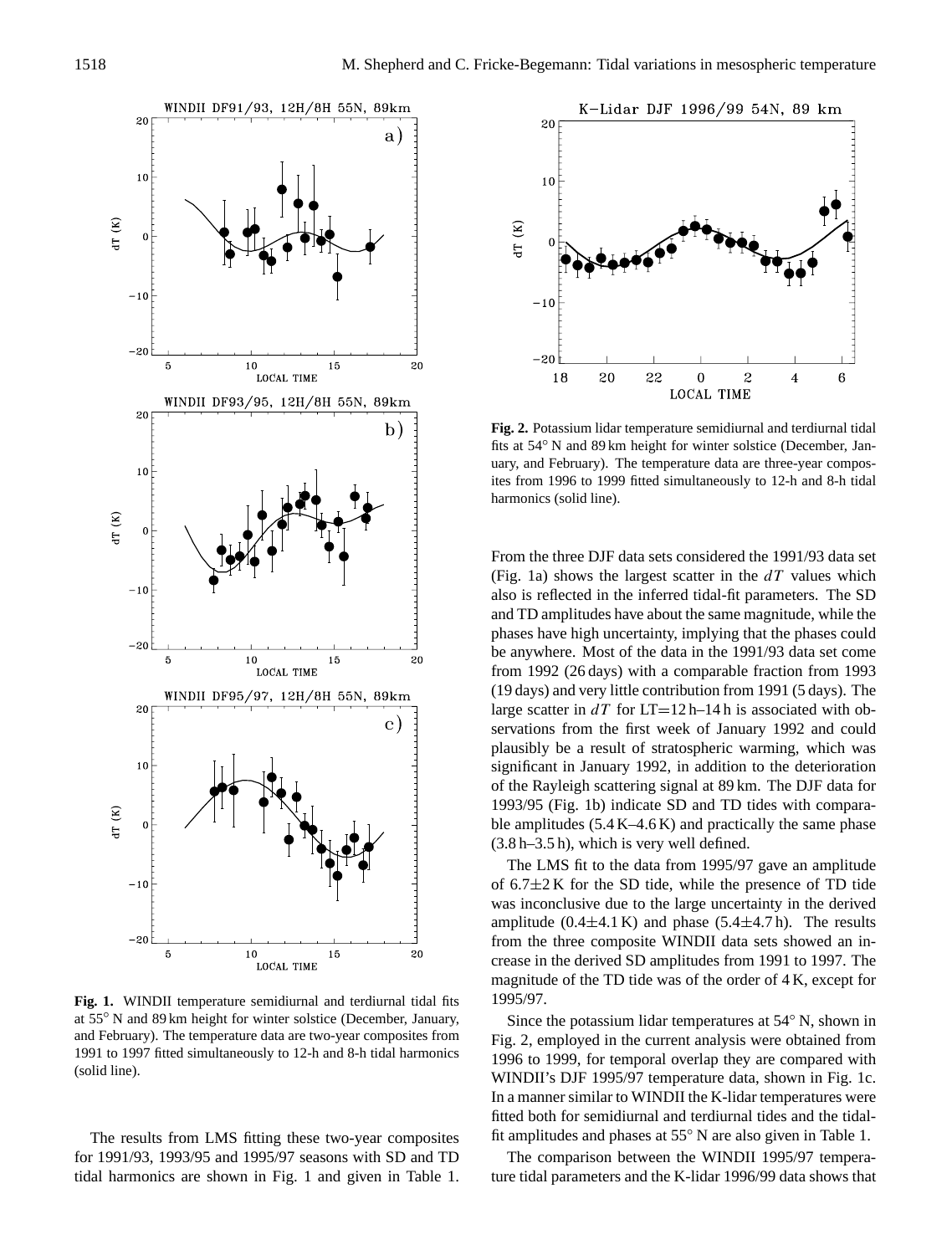

**Fig. 3.** WINDII temperature semidiurnal and terdiurnal tidal fits at 28◦ N **(a), (b)** and 28◦ S **(c), (d)** for the months of November and May. The temperature data are composites of observations from 1992 to 1996.

the lidar 12-h amplitude of 2.2 K for DJF is a factor of 3 smaller than the WINDII value. However, the phases of the SD tide differ by 4.5 h which might result from the fact that each of the data sets compared samples of only half of the diurnal cycle and thus is biased by the diurnal tide, an effect which at this point cannot be assessed. Further comparison of the WINDII TD tide parameters yielded only a very weak 8-h amplitude with a large uncertainty  $(0.4 \pm 4.1 \text{ K})$  in contrast to the average DJF amplitude of 4.3 K, reported by the K-lidar group. It is interesting that the combined amplitude of the WINDII and K-lidar 12 h+8 h tide is practically the same but with different contributions assigned to the individual harmonics. The WINDII results indicate that globally the 12-h contribution is more dominant compared to that seen by the K-lidar, which could result from the diurnal tide bias, or that the lidar data may include contribution from nonmigrating tides or stationary waves. However, due to the combination of more than one year of observations, the nonmigrating tidal bias is expected to be greatly reduced. The mean background temperatures from WINDII and K-lidar were practically the same, 207 K.

It is not possible to determine the TD tidal contribution based on the WINDII 1995/97 data. In this regard the results are similar to those from 1991/93. The lidar inferred TD amplitude of 4.3 K is in good agreement with the WINDII results. The discrepancy in the 12 h+8 h results is related to a great extent to the individual observations used in these three-month composites. From the 26 nights of observations in the DJF lidar data set, 7 are from December, 12 from January and 7 from February. A review of the WINDII DJF-1995/97 data shows that half of the data for that period are for February (52% from February, 17% from January and 31% December), which could account for the differences observed in the fitting of the two DJF data sets. Monthly SD and TD tidal fits for December, January and February indicated a strong TD tide (relative to the SD) in December and January, while in February the SD tidal component was stronger than that for the TD. The results obtained are consistent with these findings.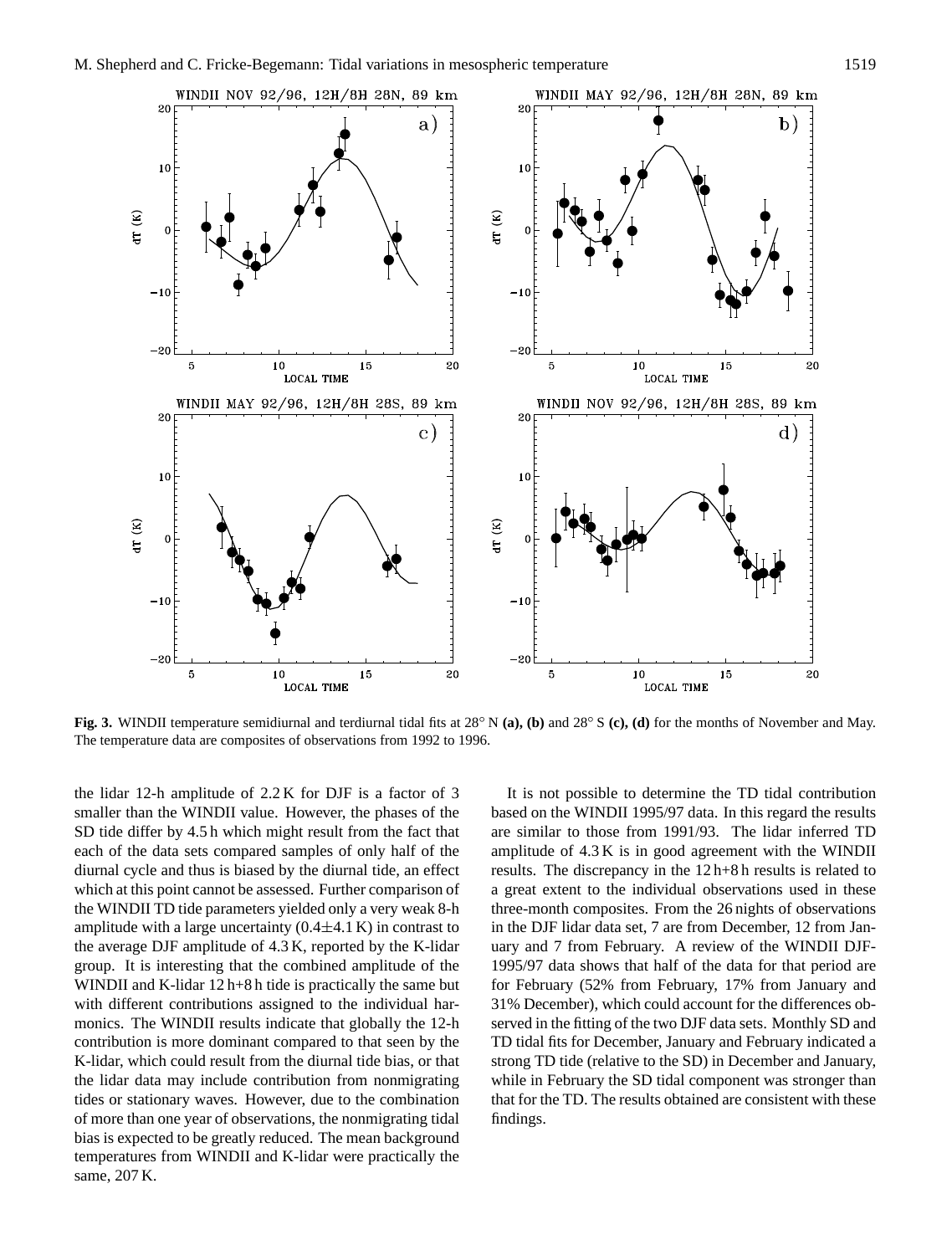|          |               | No. Obs. | Amp (12 h), K | Phase $(12h)$ , h | Amp $(8h)$ , K Phase $(8h)$ , h |               | $T_{mean}$ , K |
|----------|---------------|----------|---------------|-------------------|---------------------------------|---------------|----------------|
| November | <b>WINDII</b> | 38       | $7.4 \pm 2.5$ | $1.2 \pm 0.04$    | $3.8 \pm 0.3$                   | $6.1 \pm 0.9$ | 210.0          |
|          | K-lidar       | 12       | $13.0 + 0.9$  | $2.4 \pm 0.2$     | $7.1 \pm 1.5$                   | $4.0 \pm 0.2$ | 219.5          |
| May      | <b>WINDII</b> | 60       | $5.4 \pm 0.3$ | $9.7 + 0.4$       | $8.5 \pm 1.1$                   | $4.2 \pm 0.1$ | 199.1          |
|          | K-lidar       | 18       | $7.8 + 4.3$   | $4.6 \pm 1.0$     | $5.8 + 3.3$                     | $7.3 \pm 0.6$ | 194.5          |

**Table 2a.** Temperature tidal-fit parameters at 28◦ N and at 89 km height.

**Table 2b.** WINDII temperature tidal-fit parameters at 28◦S and at 89 km height.

|          | No. Obs. |               | Amp $(12h)$ , K Phase $(12h)$ , h Amp $(8h)$ , K Phase $(8h)$ , h |               |               | $T_{\text{mean}}$ , K |
|----------|----------|---------------|-------------------------------------------------------------------|---------------|---------------|-----------------------|
| November | 58       | $2.9 \pm 1.0$ | $11.5 \pm 3.4$                                                    | $4.5 \pm 0.3$ | $5.5 \pm 1.1$ | 199.9                 |
| May      | 26       | $2.5 \pm 0.2$ | $4.1 \pm 0.1$                                                     | $7.7 \pm 0.8$ | $5.6 \pm 2.0$ | 199.6                 |



**Fig. 4.** Potassium lidar temperature semidiurnal and terdiurnal tidal fits at 28◦ N for the months of November **(a)** and May **(b)**, 1999.

## 4.2 Subtropical latitudes –  $28°$  N

WINDII daily zonal mean temperatures were also calculated for the latitude band 23◦ N–33◦ N centered at 28◦ N. As in the mid-latitude case, the mean temperatures for November for each year (1992, 1993, 1995, and 1996) were calculated and subtracted from the zonal daytime means. The observations covered about 11 h of LT (6:00 h to 17:00 h) with gaps of 1 h at 10 h–11 h, and 12 h–13 h, and 2 h between 14 h and 16 h LT. The WINDII amplitude and phases are determined to be 7.4 K and 1.2 h for the SD tides, and 3.8 K and 6.1 h for the TD tide (see Table 2a). The experimental data and the model tidal fits are shown in Fig. 3a and b for 28◦ N.

The K-lidar observations at Tenerife (28◦ N) for November 1999, shown in Fig. 4a, yielded amplitudes of 13 K for the SD tide and 7.1 K for the TD tide which are larger by nearly a factor of 2 than the WINDII values. The phases for the two harmonics are 2.4 h and 4 h, respectively. The phases differ only by about 1 h for the SD harmonic and 2 h for the TD harmonic. As was stated earlier the two data sets sample either daytime or nighttime periods and thus the tidal amplitudes and phases derived may be subjected to bias from the diurnal tide. Radar studies of equinoctial phase changes have shown that tides undergo significant and rapid changes from summer to winter conditions as late as the end of November (Tsuda et al., 1988) during which the semidiurnal tidal amplitudes are significantly reduced. This transition can also be partly responsible for the scatter seen in the WINDII data and the lower zonal mean amplitude compared to the lidar. The large SD tide amplitudes observed by the K-lidar could also be biased by the presence of nonmigrating tides whose amplitudes have been observed to increase in October/November at Tenerife's latitude and the height where our comparison is made (89 km) (Hecht et al., 1998, Talaat and Lieberman, 1999). We will return to this again in the discussion. For the month of May a composite WINDII temperature monthly climatology for the 23◦ N–33◦ N latitude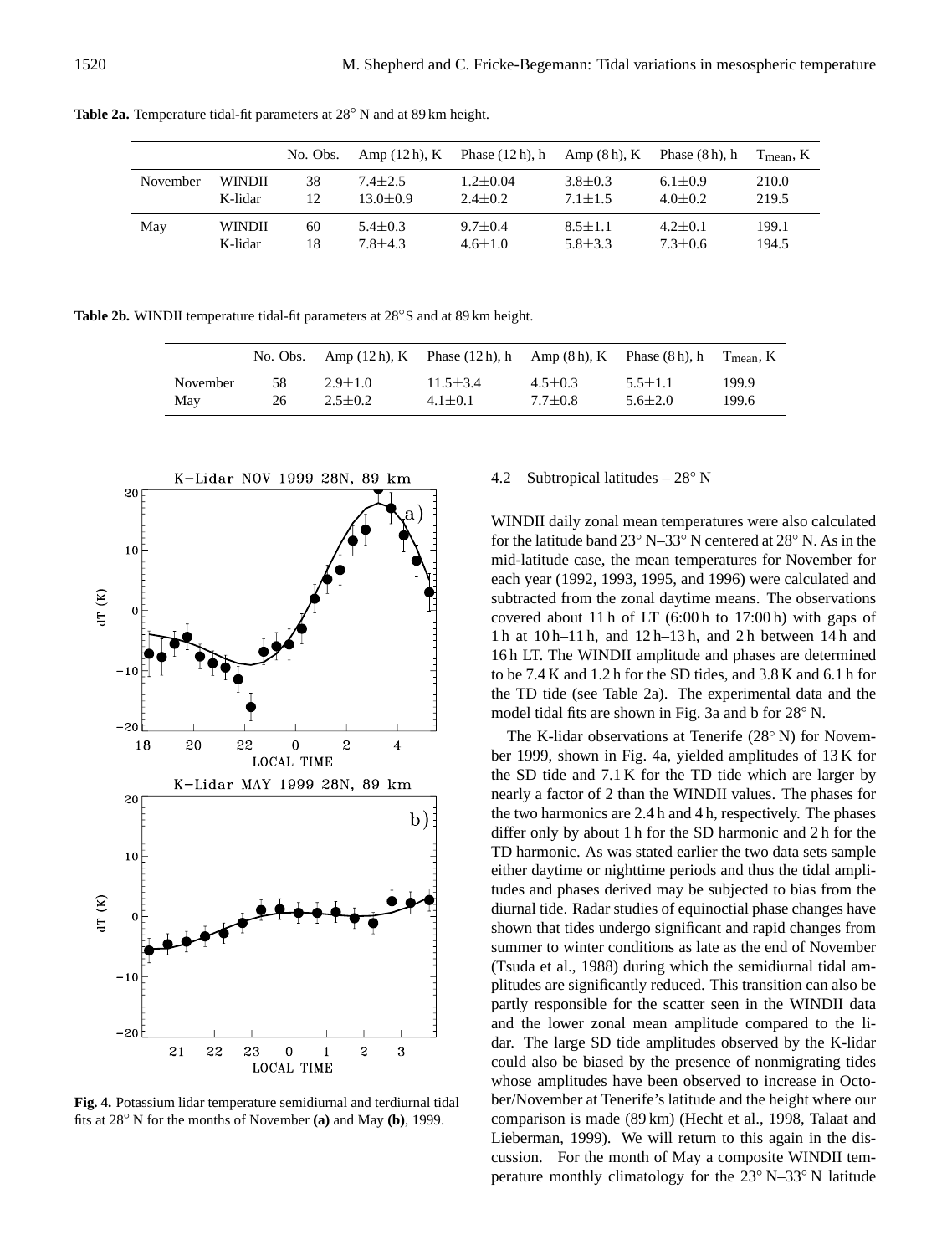|                          |               | Amp $(24 h)$ , K Phase $(24 h)$ , h |               | Amp $(12h)$ , K Phase $(12h)$ , h Amp $(8h)$ , K |               | Phase $(8h)$ , h |
|--------------------------|---------------|-------------------------------------|---------------|--------------------------------------------------|---------------|------------------|
| DJF, $55^{\circ}$ N      | $5.2 + 0.4$   | $8.1 \pm 0.6$                       | $4.2 + 0.5$   | $9.7 + 0.5$                                      | $2.3 \pm 0.7$ | $0.8 \pm 0.1$    |
| November, $28^{\circ}$ N | $4.5 \pm 0.4$ | $7.6 \pm 0.5$                       | $8.8 \pm 0.6$ | $2.7 + 0.2$                                      | $4.1 \pm 0.8$ | $3.7 \pm 0.1$    |
| May, $28^{\circ}$ N      | $4.5 \pm 0.3$ | $7.8 \pm 0.5$                       | $3.9 + 0.5$   | $11.6 \pm 0.2$                                   | $2.9 \pm 0.3$ | $3.6 \pm 0.3$    |

**Table 3.** Diurnal, semidiurnal and terdiurnal tidal-fit parameters at 89 km height.

band based on observations from 1992, 1993 and 1996 was also created. There are no temperature observations in May 1994, 1995 and 1997 at these latitudes. The composite data set encompasses LT from 5.2 h to 18.5 h with a gap of 2 h between 11:00 LT and 13:00 LT. Adding observations from 1996 to the set did not improve the LT coverage already provided by the 1992/93 observations, but instead reduced the geophysical variability in the data. Fitting the data simultaneously for 12-h and 8-h oscillations gave amplitudes of 5.4 K and 8.5 K for the SD and TD tides, respectively, while the inferred phases are 9.7 h and 4.2 h, thus indicating a stronger TD tide (see Fig. 3b). The K-lidar tidal parameters have amplitudes of the same magnitude as WINDII but in reverse order with a dominant SD tide: 7.8 K for SD and 5.8 K for TD, and phases of 4.6 h and 7.3 h, respectively (see Fig. 4b and Table 2). The amplitudes have large error bars and the WINDII values lie well within. Comparing the tidal results from spring and fall at 28◦ N shows that in May both satellite and lidar tidal amplitudes are smaller than those in November with the exception of the WINDII TD tide in May. The WINDII observations also reveal stronger seasonal TD asymmetry (November/May) than that suggested by the lidar observations. Both data sets indicate a warmer mean temperature field in November than in May, with a difference of 10 K on a global scale according to WINDII and 25 K from the K-lidar data.

4.3 Seasonal and inter-hemispherical comparisons – 28◦ S/28◦ N

The global coverage of the satellite observations allows for inter-hemispherical comparisons. For this purpose in the fashion already described daily zonal mean temperatures were also obtained at 23◦ S–33◦ S, centered at 28◦ S for May and November 1992–1996, given in Fig. 3c and d and LMS fitted for semidiurnal and terdiurnal tides. The results obtained are given in Table 2b. Having the 28◦ S data available allows for two kinds of comparisons: 1) comparison between the November results at 28◦ N and those from May at 28◦ S, to examine hemispherical variability of the tidal components within the same season, and 2) seasonal variability by comparing results from May and November at 28◦ N and 28◦ S.

The LT coverage of the May 28◦ S data was similar to that in November at 28◦ N, which is to be expected considering the WINDII viewing geometry for the fall season in both hemispheres. This similarity allows for a direct comparison of the tidal parameters determined, since in both cases the bias that might be introduced by the LT sampling could be neglected. The November/May comparisons at  $\pm 28^\circ$  latitude indicate smaller tidal amplitudes with a lesser scatter and smaller standard deviation in the Southern Hemisphere than in the Northern Hemisphere for the same seasons. The inferred amplitudes and phases at 28◦ S in May are 2.5 K and 4.1 h for the SD tide, and 7.7 K and 5.6 h for the TD tide, compared to 5.4 K and 9.7 h for SD, and 8.5 K and 4.2 h for TD at  $28°$  N in November, respectively. In the Southern Hemisphere the TD is stronger than the SD in both months. No seasonal difference is observed in the mean temperatures. Compared to the very few model simulations available, our results at 28◦ S are within the amplitude range predicted by GSWM-00 model at 27◦ S: 1.8 K (14.4 h) for November and 3 K (16.5 h) for May, although the phases are rather different.

## 4.4 Diurnal and semidiurnal tide

The relative agreement in the comparison of the tidal parameters determined from the daytime WINDII observations and the K-lidar nighttime observations encouraged us to carry our tidal analysis one step further by combining the two data sets of residual temperature  $dT$  to create a composite  $dT$  data set with a full 24-h coverage in LT for the periods of consideration (DJF95/97, May and November). These composite data sets were fitted for the D, SD and TD tides and are shown in Fig. 5, while Table 3 gives the tidal-fit parameters resulting from the LMS fitting. Combining the day/nighttime observations allows for an evaluation of the magnitude of the SD tidal parameters determined earlier and assumed to be biased by the diurnal tide. In most cases considered combining the two data sets led to a decrease in the SD and TD tide amplitudes, as can be expected based on the results reported by Chen et al. (2000) and States and Gardner (2000b).

In the DJF case (Fig. 5a), the amplitude of the SD tide was reduced to 4.2 K compared to the WINDII daytime observations of 6.7 K, while the nighttime SD amplitudes increased by a factor of 2. The phase of 9.7 h was identical with the WINDII SD tidal phase of 9.6 h, but larger than the K-lidar value of 5.1 h. The Tenerife SD amplitude in November (Fig. 5b) remained the largest of all cases considered, with a magnitude of 8.8 K compared to the WINDII's 7.4 K and lidar's 13 K (Table 2a). The phase of 2.7 h is slightly larger than the WINDII SD phase by 1.5 h and is close to the K-lidar result of 2.4 h. Finally, the May case yielded the SD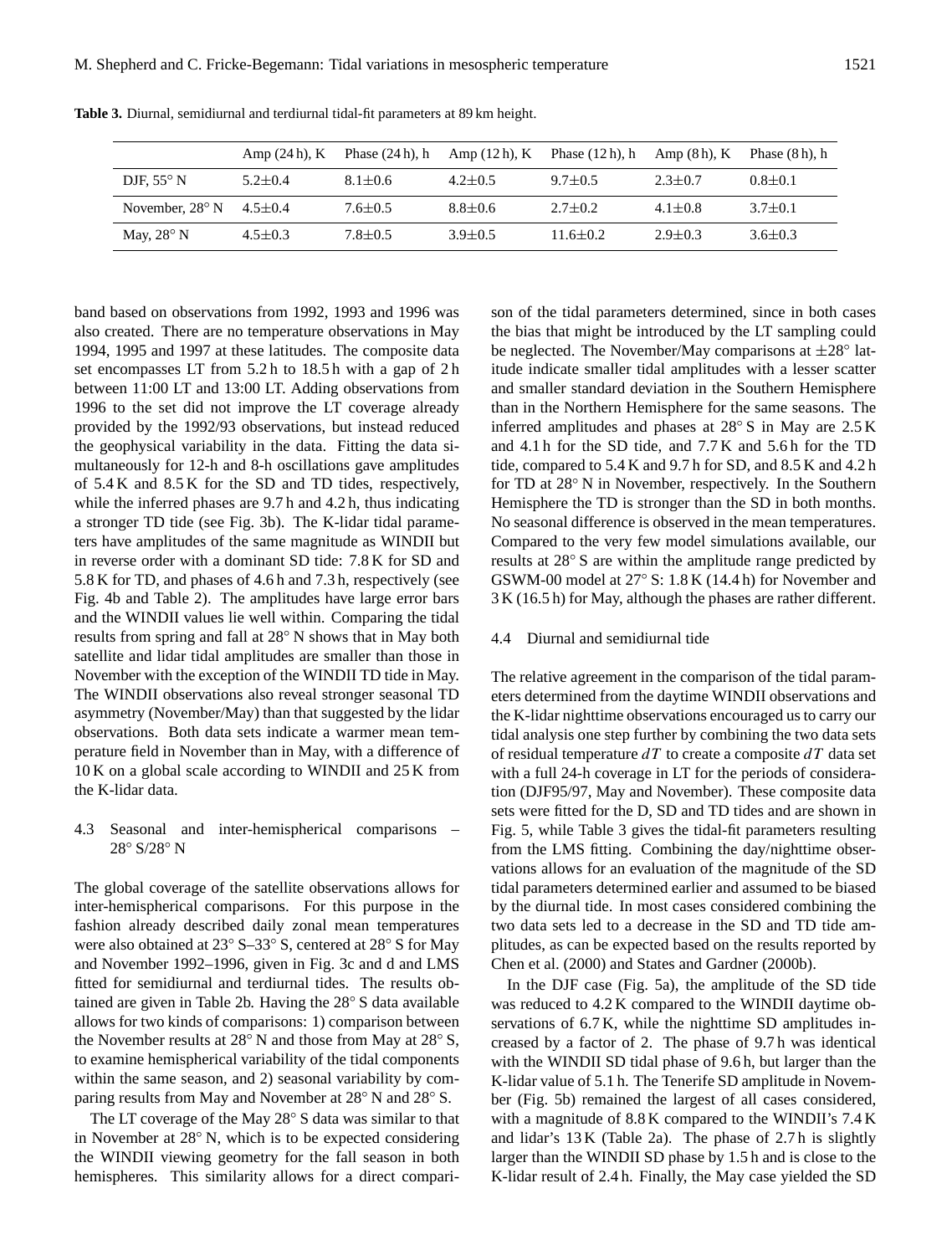|                          | Amp $(24h)$ , K | Phase $(24 h)$ , h Amp $(12 h)$ , K |               | Phase $(12 h)$ , h | Amp $(8h)$ , K | hase $(8h)$ . h | Offset. K |
|--------------------------|-----------------|-------------------------------------|---------------|--------------------|----------------|-----------------|-----------|
| JF, $55^{\circ}$ N       | $6.5 \pm 0.3$   | $9.5 \pm 0.6$                       | $4.1 \pm 0.4$ | $10.0 \pm 0.2$     | $2.6 \pm 0.8$  | $0.7 + 0.1$     | $-4.3$    |
| November, $28^{\circ}$ N | $6.5 \pm 0.4$   | $9.3 \pm 0.7$                       | $8.8 \pm 0.8$ | $2.7 \pm 0.1$      | $3.2 + 0.4$    | $3.8 \pm 0.3$   | $-4.8$    |
| May, $28^{\circ}$ N      | $4.0 \pm 0.3$   | $5.8 \pm 0.5$                       | $4.6 \pm 0.5$ | $11.7 \pm 0.2$     | $3.5 \pm 0.3$  | $3.7 + 0.3$     | $+3.9$    |

**Table 4.** Tidal parameters at 89 km height – self consistent values.

amplitude of 3.9 K, which is closer to the lidar individual fitting (12 h+8 h) result, while it is smaller by a factor of 2 than for WINDII.

The TD tidal contribution to the diurnal temperature variation changed significantly in comparison with the individual fits to the daytime or nighttime observations. For the DJF case the combined data provide a clearly defined TD component, while the WINDII data alone do not. The phase deviates only by 1 h from the lidar nighttime result. In November the amplitude is closer to the WINDII result, while the phase is in better agreement with the K-lidar values. The tidal parameters inferred for May are closer to the WINDII 12h+8h results for that month, as can be seen in Table 3.

Additionally, combining the two data sets leads to the determination of the diurnal tidal parameters. Both amplitude and phase of the 24-h tide do not show much variation during the three observation periods. The 24-h amplitude ranges between 4.5 K and 5.2 K, while the phase is 7.6–8.1 h. The phases are remarkably constant from season to season and at both latitudes, 28◦ N and 55◦ N. In May at 28◦ N there is very little difference in all three tidal harmonics with amplitudes of 4.5 K, 3.9 K and 2.9 K, for the D, SD and the TD tide, respectively.

All tidal parameters listed in Table 3 were obtained assuming that the residuals  $dT$  determined from both data sets are deviations from the same background level. As was mentioned earlier, the mean was subtracted to account for the various factors that can lead to differences in the background temperatures (i.e. the different observation periods, zonal coverage, data handling, and individual instrument calibration). It is inevitable that this reduction also removes systematic differences between day and night from the data, i.e. the signature of diurnal tides. Thus, to examine the degree of these possible differences and their effect on the tidal parameters inferred, the consistency test described in Sect. 3 was applied. The results are shown in Fig. 6 and Table 4. Here the individual data sets are given in open symbols with error bars, while the combined data set after the consistency test is given in solid circles. The consistency test cannot determine the mean background temperature. It gives only a relative offset which might be applied to either of the data sets, as a result of, and consistent with, the harmonic functions fitted to them. While for DJF and November the nightly mean is determined to be colder by  $4-5$  K than the daytime mean at both latitudes, it is calculated to be warmer by a similar amount in May. The consistency corrections affect mostly the inferred D tidal parameters which may be compared to the results listed in Table 3. The diurnal tide amplitudes and phases for DJF and November are increased by 1.5–2 K and by ∼1.5 h, respectively, while for May the corrections lead to a reduction by ∼2 h in the D phase and a negligible amount in the amplitude. These comparisons show that when complementary observations are available, as in the DJF case (Figs. 5a, 6a), ground-based lidar observations can successfully be combined with satellite observations to derive diurnal and semidiurnal tidal parameters and to study the dynamics of the mesopause region. In the other two cases, May and November, the results are also quite encouraging considering the fact that the observation periods (1992/96 for WINDII and 1999 for K-lidar) do not overlap and the possibility for nonmigrating tidal contribution to the K-lidar observations. In November the scatter in the WINDII data is the likely result of both a decrease in the SNR of the lower Rayleigh scattering radiances approaching winter solstice and the geophysical variability along the 10◦ wide latitude bin, over which the zonal daytime means are obtained. However, the interpretation of the results becomes more complex in view of the possibility that the satellite might be sampling different global longitudinal structures of the tidal modulations, which cannot be seen in the lidar data (Merzlyakov et al., 2001). In addition to improving the determination of the SD tide, combining the two data sets also provided information on the diurnal tidal amplitudes and phases, listed in Table 3 and not previously available from observations at the latitudes considered in this study.

## **5 Discussion**

Fitting the experimental data with 24-h, 12-h and 8-h harmonics at 55<sup>°</sup> N and 28<sup>°</sup> N gave a good agreement between the regression function and the experimental data. The scatter seen in the WINDII temperatures can be attributed at least partly to the fact that the data are composites from three or four (1992/96) years of observations, while the K-lidar results at 28<sup>°</sup> N are only for one year 1999, for which there are no correlative WINDII data at present. Year-to-year and geophysical variability along the WINDII 10◦ latitude band within which the daily zonal temperatures are determined can be significantly larger compared to the day-to-day variability in a given year and at given location. Such variability has been observed in radar wind semidiurnal tides showing that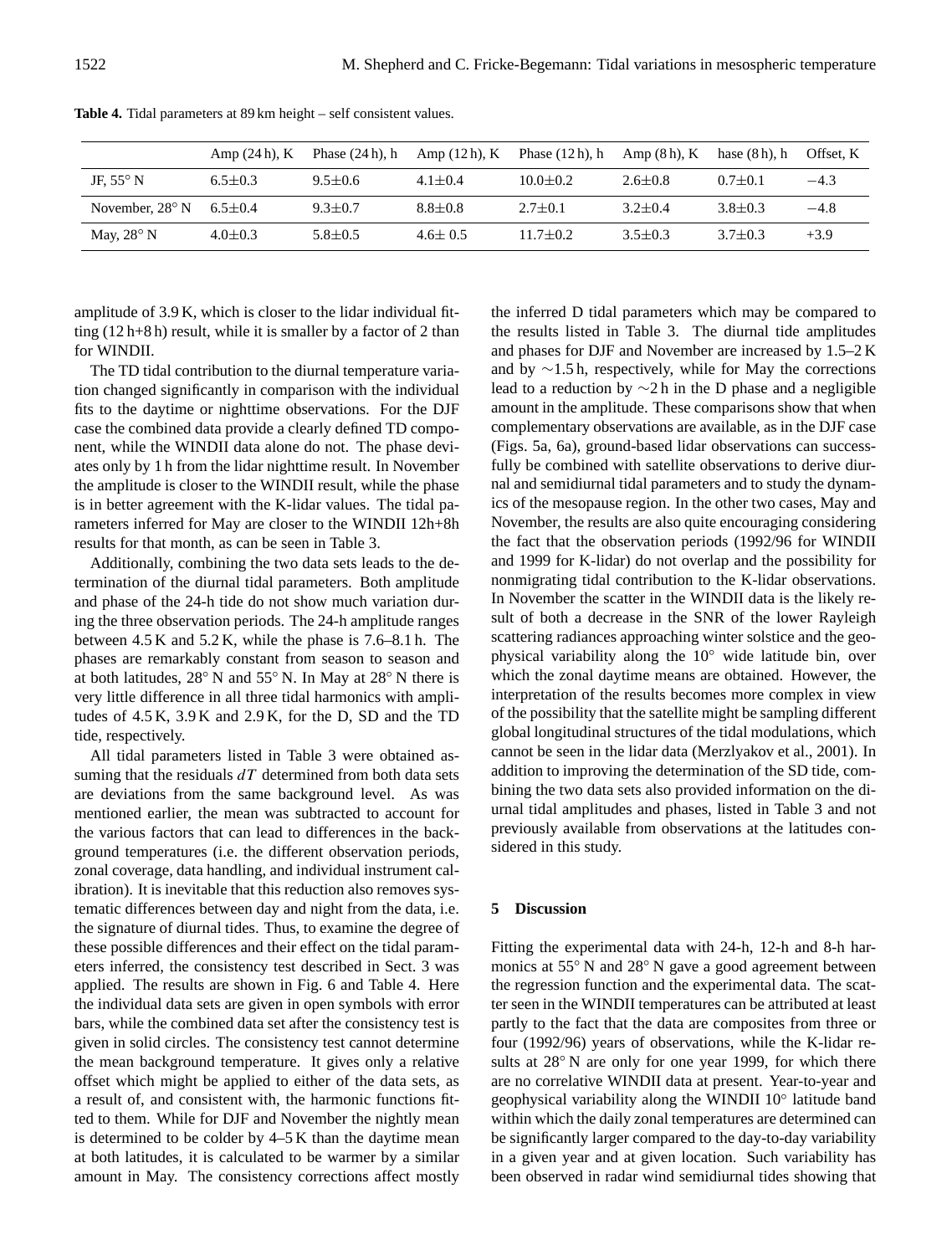

**Fig. 5.** Combined (24 h+12 h+8 h) tidal fit (solid line) to the potassium-lidar nighttime temperatures (solid circles) and the WINDII daytime temperatures (squares) for: **(a)** December-February; **(b)** November, and **(c)** May.

the phase and amplitude of the semidiurnal tide varies from station to station even in a narrow latitude band of  $\sim$ 5°, as was reported by Jacobi et al. (1999).

A great part of what is known about semidiurnal tides at 50◦ N–55◦ N latitude is from radar wind observations (i.e. Manson et al., 1999; Jacobi et al., 1999), while Na lidar ob-



**Fig. 6.** Combined (24 h+12 h+8 h) tidal fit (solid line) to the potassium-lidar nighttime temperatures (open circles) and the WINDII daytime temperatures (open squares) after applying the consistency test (the corrected data are in solid circles) for: **(a)** December-February; **(b)** November, and **(c)** May.

servations at mid latitudes,  $40°$  N–45° N have provided information on the diurnal variability of the temperature field (i.e. States and Gardner, 1998, 2000a, b; Chen et al., 2000; Williams et al., 1998). Williams et al. (1998) presented estimates of the annual nighttime temperature variability based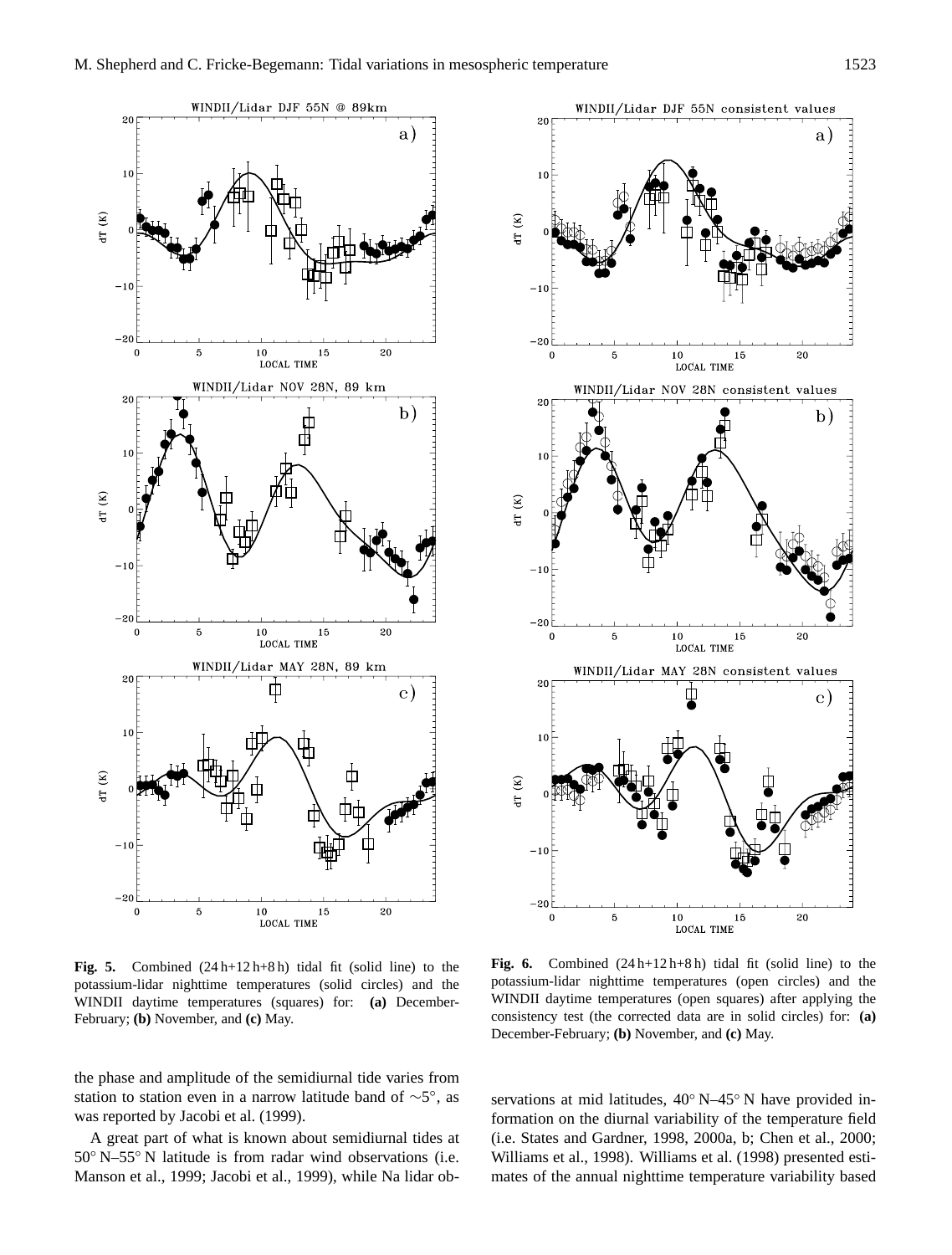on Na lidar observations from 1990 to 1997 at Fort Collins, CO, USA (41◦ N, 105◦ W), which showed that the semidiurnal tide with a vertical wavelength of 30 km is a dominant tidal perturbation during winter months with an amplitude of 12 K at 90 km height, while Na lidar observations at Urbana, IL, USA (40◦ N, 88◦ W) yielded SD tidal amplitudes of the order of 5–10 K in the mesopause region (Dao et al., 1995; States and Gardner, 1998). States and Gardner's (2000b) Na lidar observations of 24-h, 12-h and 8-h tidal amplitudes at 89 km gave a D amplitude of 4.5 K in winter which is weaker by 2 K than the values derived in the present analysis of 6.5 K for DJF at 55<sup>°</sup> N after applying the consistency test. There is also a difference of ∼8 h in the phases derived from the two data sets which may arise from the ∼15◦ difference in latitude. This result is somewhat surprising considering the fact that the D amplitude is expected to peak at ∼40◦ N and decrease in magnitude toward the pole. The amplitudes of 2.6 K derived for the TD tide in DJF are in excellent agreement with the winter Na lidar observations of States and Gardner (2000b), while the phases differ by 2h (0.7 h vs. 2.7 h). However, the SD tidal amplitudes are smaller at 55◦ N than at 40° N (4.1 K vs. 7.5 K), with a phase difference of  $\sim$ 2 h (9.7 h vs. 8 h, Table 2).

The comparison between the Na lidar tidal parameters for spring and fall with the May and November results at 28° N should consider the classical tidal theory, which predicts that the D has a minimum at ∼25◦ N. Indeed, the Na lidar D amplitudes in spring are larger than our May values (8 K vs. 4 K, respectively), while the fall values are comparable with our November results (7.5 K vs. 6.5 K). There is also very good agreement in SD and TD amplitudes for spring and May, 3.7 K vs. 4.6 K (3.9 K, from Table 3), and 4.6 K vs. 3.5 K, respectively. Finally, our November results indicate a stronger SD tide than that observed in the fall by the Na lidar (8.8 K vs. 2.8 K). The TD amplitudes are of the same magnitude (3.2 K vs. 3 K). Other diurnal lidar measurements at 41◦ N by Chen et al. (2000) show no systematic difference at 89 km in spring and fall between daytime and nighttime means, while in winter the night is warmer by ∼6 K that is contrary to our finding. A possible reason for this could be the influence of non-migrating tides on the lidar data.

A large SD amplitude of ∼10 K and phase of 8 h was observed at ∼23◦ N in October 1993 during the Airborne Lidar and Observations of Hawaiian Airglow (ALOHA-93) campaign (Hecht et al., 1995, 1998), in excellent agreement with the SD amplitude derived at Tenerife in November both from WINDII (7.4 K) and the K-lidar (13 K) (Table 2a), and that from the combined  $24 h+12 h+8 h$  tide,  $8.8 K$  (Table 4). The WINDII/K-lidar amplitudes for the D are comparable to the ALOHA-93 values, 6.5 K vs. 7 K, while the WINDII/K-lidar diurnal tide peaks 4 hours later (9.3 h vs. 5.5 h).

Another attempt to combine satellite and ground-based MLT data (Drob et al., 2000) has also led to the derivation of diurnal tide parameters at mid latitudes (41◦ N). Combining temperature data from Na-lidar, OH rotational temperatures and HRDI daytime observations the authors have shown that sampling only half of the diurnal cycle leads to bias by the diurnal tide manifested in a constant phase at night and a diurnal tidal amplitude of as much as 15 K. The results with bias correction indicated maxima occurring mostly during the day supporting the conclusion by States and Gardner (1998, 2000a, b) and Clancy et al. (1994) that on average mid-latitude temperatures are warmer during daytime at 87 km, similar to our results at 89 km for DJF and November, as shown in Fig. 6. With or without bias correction the estimates of the SD tides were found to be consistent with those of Williams et al. (1998), and States and Gardner (2000b).

Manson et al. (1999) conducted an extensive study on the seasonal and latitudinal variability of diurnal and semidiurnal tides from radar wind observations, including comparisons with the GSWM (Hagan, 1996). It was shown that at 90.5 km height there was a good agreement between the model and observed wind D and SD tidal amplitudes and phases in May and November at subtropical latitudes (∼30◦ N) and January at mid latitudes  $(55° N)$ , with the May data yielding the best overall agreement between model and wind observations. However, comparisons between the thermal 24-h and 12-h tidal parameters obtained in the current analysis and predictions by the GSWM-00 (Hagan et al., 1999), and Forbes-Vial (FV) model (Forbes and Vial, 1989) show that the models tend to underestimate the temperature tidal amplitudes, a fact that has been revealed also through comparisons with ground-based Rayleigh and Na lidars (Leblanc et al., 1999; States and Gardner, 2000a, b) and satellite (i.e. Oberheide et al., 2000) temperature data. The average D amplitude for DJF from FV is predicted to be 2 K compared to 6.5 K determined from the experimental data. For November at 28◦ N our D amplitude is 6.5 K compared to 3.3 K from FV. The FV amplitude for May is 0.7 K compared to 4 K from the current study. There is no agreement between the modeled and the measured phases.

The diurnal tidal parameters determined in the analysis presented are also compared with the GSWM-00 model prediction at 90.5 km height (courtesy of the CEDAR (Coupling, Energetics and Dynamics of Atmospheric Regions) Database and M. Hagan). At  $55^{\circ}$  N the amplitude of  $1.5$  K from the model for January is smaller than our amplitude of 6.5 K, while the phases are opposing  $(21 h vs. 10 h)$ . In May at 28◦ N the model D amplitude and phase of 4.2 K and 5.7 h are in an excellent agreement with the inferred experimental values of 4 K and 5.8 h, respectively. Finally, in November the model diurnal amplitude is smaller by a factor of 2 than the experimental value, 3.1 K vs. 6.5 K, while the phases are about  $12 h$  apart  $- 23 h$  (GSWM-00) and 9h (from the observations).

Several models similar in numerical formulation to the GSWM model of Hagan et al. (1999) have been developed for the assimilation of wind and temperature observations from the HRDI and WINDII experiments on UARS (i.e. Yudin et al., 1997; Khattatov et al., 1997). The satellite wind data were used to evaluate tidal dissipation among other parameters, which is poorly represented in the earlier versions of the GSWM model. Day/nighttime wind observations from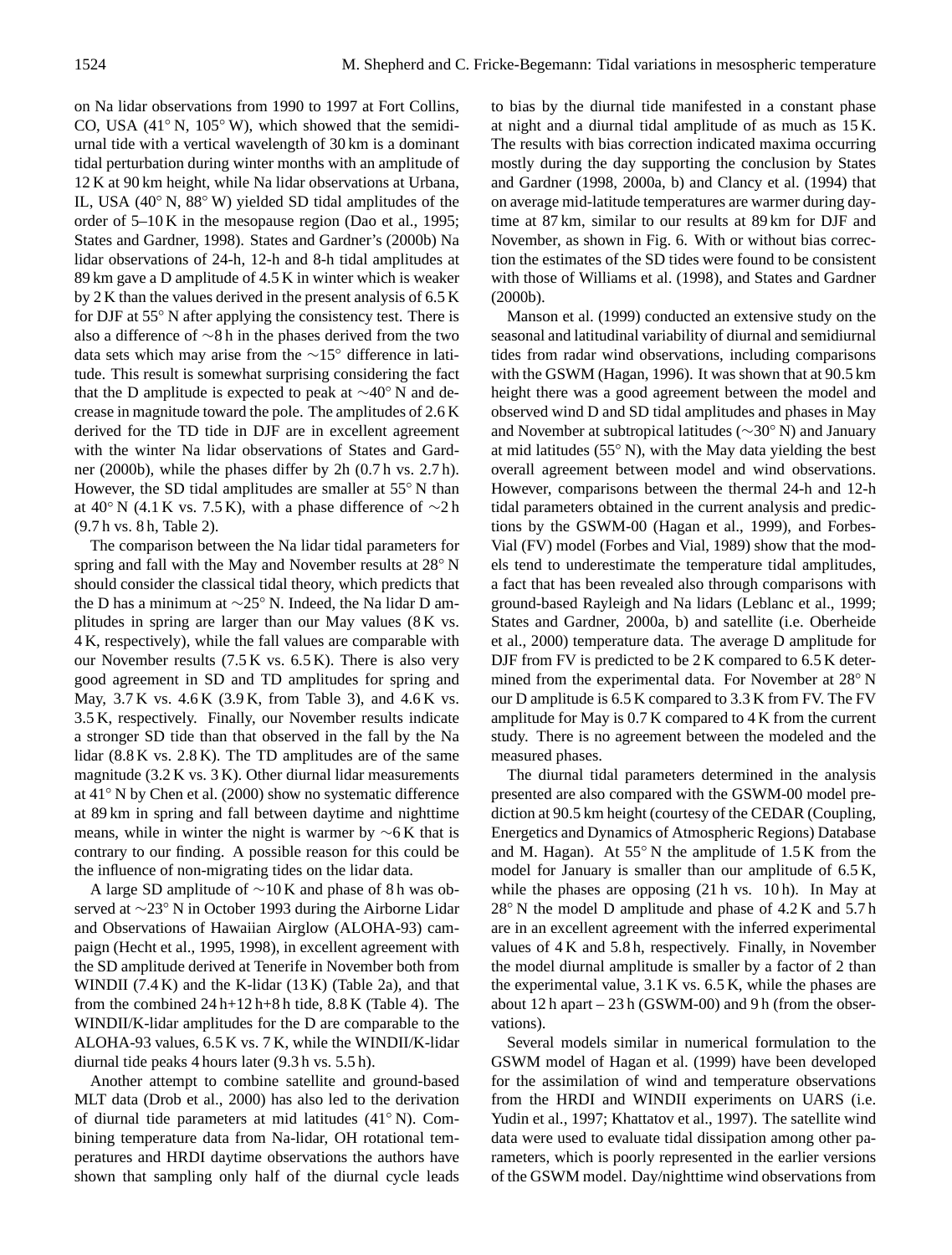WINDII in the 90–110 km height range and daytime winds from HRDI below 90 km were employed in the tuned mechanistic tidal model (TMTM) (Yudin et al., 1997), in order to model diurnal and semidiurnal tidal parameters (amplitude and phase) for winds and temperatures in the height range of 85–110 km and  $\pm 40^{\circ}$  latitude around the equator for March and January. The TMTM simulations gave a D amplitude of ∼8 K at 28◦ N and 89 km height for March 1993, which is about a factor of 2 higher than the amplitude for May derived in the current analysis.

The seasonal behavior of the diurnal tide was also computed from the HRDI/UARS data (Khattatov et al., 1997). Meridional diurnal tidal winds derived from the HRDI data were used in the linearized tidal equations to solve for the diurnal tidal oscillations in the zonal and vertical velocity, pressure, temperature and dissipation in the MLT region producing monthly mean latitude/altitude cross sections of tidal wind and temperature fields at  $\pm 40^\circ$  latitude around the equator for the combined 1992/1993 year. The 24-h tidal amplitudes at 89 km and at 28◦ N are predicted to be less than 5 K for May, while the November value is slightly above 5 K in very good agreement with results from this study of 4 K and 6.5 K for May and November, respectively. Another model simulation with the Spectral Mesosphere/Lower Thermosphere Model (SMLTM) by Akmaev et al. (1997) of the diurnal tide for equinox and solstice conditions indicated an amplitude of ∼8 K at 89 km for April compared to the 4 K for May from the WINDII/K-lidar analysis and phase of ∼11 h compared to 5.8 h.

The seasonal variability of the diurnal tide was also studied using the Canadian middle atmosphere general circulation model (CMAM). Employing 2-year model simulations McLandress (1997) showed that the diurnal temperature amplitude, which is largest near the equator at 90 km, exhibits strong semiannual variations at low latitudes in the mesosphere ranging from 20 K at equinox to 7 K at solstice in good agreement with the Yudin et al. (1997) results. The CMAM amplitude of the thermal diurnal tide at 28◦ N in November is 3.3 K compared to the inferred amplitude of 6.5 K, while in May the model predicts a D-tide amplitude of 5.6 K, compared to 4 K from this study. The comparison shows that there is very good agreement for spring equinox between the CMAM and the inferred 24-h amplitude from the combined satellite/lidar observations, while in the fall the observed diurnal amplitude is a factor of 2 larger than the model predictions.

Finally, we need to address the possibility that the tidal parameters inferred might be biased by the effect of nonmigrating tides, particularly at Tenerife, which have not been removed from the lidar data. However, the agreement in the results from the separately fitted WINDII and K-lidar data sets suggested that the nonmigrating tidal bias might not be significant. In view of the results reported by Hagan and Forbes (2002) it is reasonable to assume a high year-to-year variability in the tropospheric latent heat source and the propagation conditions affecting the magnitude and phasing of the nonmigrating tide. The assumption made in our analysis that the nonmigrating tidal bias is insignificant is reasonable at 55◦ N, as the data employed are averaged over several years and months (1996–1999, and DJF), thus partially averaging-out the nonmigrating tidal contribution. This is not necessarily so for the lidar data from Tenerife, as they are only from one year/month of observations (November/May, 1999). The analysis of nonmigrating tide signatures in HRDI mesospheric and lower thermospheric winds and temperatures revealed a prominent equatorial feature associated with nonmigrating tides at about 85–92 km height during October/November with an amplitude of about 4 K (Hecht et al., 1998; Talaat and Lieberman, 1999). Results of comparable magnitude were also reported at 20◦ N by Hecht et al. (1998). Thus, the large SD tidal amplitude of 13 K inferred from the lidar data in November can still include a nonmigrating tidal component, while still being in an agreement with WINDII and other ground-based and model results.

Apart from the HRDI results most of the thermal nonmigrating tidal studies concern predictions by general circulation models (GCM). For example, at 86 km height the DNM-RAS GCM (e.g. Grieger et al., 2002; N. Grieger, personal communication, 2003) gives amplitudes of 1.3  $\pm$ 2.1 K, 0.7 $\pm$ 1.2 K and 1.1 $\pm$ 0.6 K for the 24-h, 12-h, and 8-h nonmigrating components, respectively, for November and 2.4 $\pm$ 1.3 K, 0.8 $\pm$ 0.7 K and 0.7 $\pm$ 0.5 K for May at 28 $\degree$  N. For January at 56◦ N the GCM nonmigrating tidal amplitudes are below the rms variance, 0.2 K, 0.3 K, and 0.2 K for the 24-h, 12-h, and 8-h harmonics, respectively. The GSWM also estimates the nonmigrating tidal amplitudes to be below 1 K at the latitudes considered in the current study.

It is intriguing to see that the magnitude of the "offset" determined in the self-consistent test (Table 4) is comparable with the nonmigrating tidal amplitude inferred from the HRDI data (Hecht et al., 1998; Talaat and Lieberman, 1999). However, the available data and the data handling approach employed in the current study do not permit further examination of this possibility.

## **6 Summary**

The results obtained can be summarized as follows:

- 1. WINDII daily zonal mean temperatures and K-lidar nightly temperature variations were employed to infer tidal parameters at 89 km height. The analysis concentrated on the winter solstice period from December to February at 55◦ N and the end of spring and fall equinox periods, in May and November at 28◦ N.
- 2. Due to their limited local time coverage only semidiurnal and terdiurnal tidal parameters could be derived from each of the data sets. The results obtained showed satisfactory agreement considering the differences in the observation periods, data acquisition and diurnal tide bias.
- 3. Even after the removal of the mean temperatures the WINDII data for DJF revealed variability in the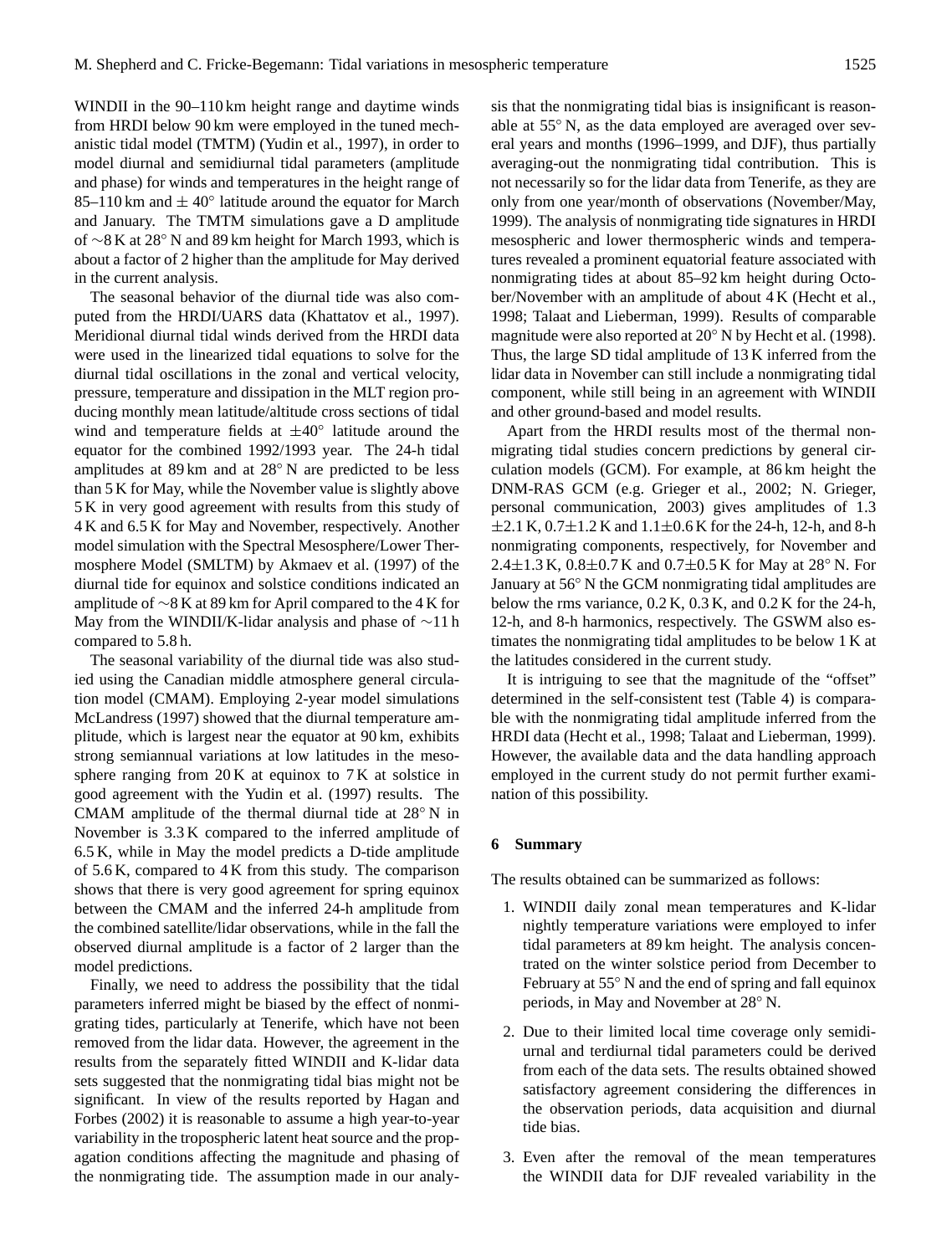two-year composite SD amplitudes, as the latter increased over the 6 year period considered. The TD amplitudes did not vary, although the inferred phases had a significant uncertainty. In terms of the hemispherical variability the SD amplitudes in May and November at 28◦ N were stronger than those inferred from the zonal daily means at 28◦ S by a factor of ∼2. The inferred TD amplitudes and phases were very similar in magnitude between both hemispheres. The results obtained suggest that although the TD tide is present most of the observed tidal variability is due to variability in the D and SD tidal components.

- 4. The agreement in the SD- and TD-tide parameters inferred allowed the two data sets to be combined in order to retrieve the diurnal, semidiurnal and terdiurnal tidal parameters. The DJF results show a dominant diurnal tide with an amplitude of 6.5 K and phase of 9.5 h at 55◦ N, with a SD tide second in strength with an amplitude of 4.1 K and phase of 10 h. In November, the SD tide at 28◦ N was the strongest with 8.8 K amplitude, compared to 6.5 K of the D tide. It is notable that according to our observations the diurnal tide amplitude and phase at 28◦ N and 55◦ N at 89 km height appear the same for November and DJF. In May the semidiurnal tide amplitude is comparable with the diurnal tide, but about a factor of 2 smaller than the November values. There is a very good agreement in the inferred terdiurnal parameters for November and May.
- 5. The results obtained are in various degrees of agreement with GSWM-00, CMAM and other tidal models in predicting the diurnal tide in May, but in general the inferred tidal amplitudes are a factor of 2 to 4 larger than the models. Yet much better agreement was obtained with other ground-based experimental data.
- 6. These comparisons show that when complimentary observations are available ground-based lidar observations can successfully be combined with satellite observations to derive diurnal and semidiurnal tidal parameters and study the dynamics of the mesopause region.

*Acknowledgements.* The authors thank U. von Zahn for his kind guidance, advice and helpful discussion during the course of this study. We thank N. Grieger for his comments and useful discussion. One of the authors (MGS) would like to acknowledge the support by the Leibniz-Institute for Atmospheric Physics and the Optical Sounding Group received during her visit and work on this project. We also thank Y. J. Rochon and B. H. Solheim for providing the WINDII Level 2 data. We are grateful for the support of the Instituto de Astrofisica de Canarias and the Kiepenheuer Institut fur¨ Sonnenphysik during the lidar operation at Tenerife. Funding for a part of this research was provided by a Natural Science and Engineering Research Council of Canada (NSERC) Research Grant.

Topical Editor U.-P. Hoppe thanks two referees for their help in evaluating this paper.

## **References**

- Akmaev, R. A., Yudin, V. A., Ortland, D. A.: SMLTL simulations of the diurnal tide: comparison with UARS observations, Ann. Geophys. 15, 1187–1197, 1997.
- Beagley, S. R., de Grandpre, J., Koshyk, J. N., McFarlane, N. A., and Shepherd, T. G.: Radiative-dynamical climatology of the first-generation Canadian Middle Atmosphere Model, Atmosphere-Ocean, 35, 293–331, 1997.
- Berger, U.: Numerische Simulation klimatolgischer Prozesse und thermischer Gezeiten in der mittlere Atmosphäre, Mitteil. Inst. Met. Klimatol., Köln, 191, 1994.
- Berger, U. and U. von Zahn: The two-level structure of the mesopause: A model study, J. Geophys. Res., 104, 22 083– 22 093, 1999.
- Burrage, M. D., Wu, D. L., Skinner, W. R., Ortland, D. A., and Hays, P. B.: Latitude and seasonal dependence of the semidiurnal tides observed by the high-resolution Doppler imager, J. Geophys. Res., 100, 11 313–11 321, 1995a.
- Burrage, M. D., Hagan, M. E., Skinner, W. R., Wu, D. L., and Hays, P. B.: Long-term variability in the solar diurnal tide observed by HRDI and simulated by the GSWM, Geophys. Res. Lett, 22, 2641–2644, 1995b.
- Chapman, S. and Lindzen, R. S.: Atmospheric Tides, D. Reidel, Norwell, Mass., 1970.
- Chen, H. M., White, A., Krueger, D. A., and She, C. Y.: Daytime mesopause temperature measurements with a sodium-vapor dispersive faraday filter in a lidar receiver, Opt. Lett., 21, 1093–095, 1996.
- Chen, S., Hu, Z., White, M. A., Chen, H., Krueger, D. A., and She, C. Y.: Lidar observations of seasonal variations of diurnal mean temperature in the mesopause region over Fort Collins, Colorado (41◦ N, 105◦ W), J. Geophys. Res., 105, 12 371–12 379, 2000.
- Clancy, R. T., Rusch, D. W., and Callan, M. T.: Temperature minima in the average thermal structure of the middle atmosphere (70–80) from analysis of 40–92 km SME global temperature profiles, J. Geophys. Res., 99, 20 533–20 544, 1994.
- Clemesha, B. R., Simonich, D. M., Batista, P. P., and Kirchhoff, V. W. J. H.: The diurnal variation of atmospheric sodium, J. Geophys. Res., 87, 181–186, 1982.
- Crary, D. J. and Forbes, J. M.: On the extraction of tidal information from measurements covering a fraction of a day, Geophys. Res. Lett, 10, 580–582, 1983.
- Dao, P. D., Farley, R., Tao, X., and Gardner, C. S.: Lidar observations of the temperature profile between 25 and 103 km: Evidence of strong tidal perturbation, Geophys. Res. Lett., 22, 2825– 2828, 1995.
- Drob, D. P., Picone, J. M., Eckermann, D., She, C. Y., Kafkalidis, J. F., Ortland, D. A., Niciejawski, R. J., and Killeen, T.: Midlatitude temperatures at 887 km: Results from multi-instrument Fourier analysis, Geophys. Res. Lett., 27, 2109–2112, 2000.
- Dudhia, A., S.E. Smith, A.R. Wood, and F.W. Taylor, Diurnal and semi-diurnal temperature variability of the middle atmosphere, as observed by ISAMS, Geophys. Res. Lett., 20, 1251-1254, 1993.
- Fesen, C. G., Roble, R. G., Ridley, E. C.: Thermospheric tides at equinox-simulations with coupled composition and auroral forcing, 1. Diurnal component, J. Geophys. Res., 96, 3647–3661, 1991.
- Forbes, J. M. and Vial, F.: Monthly simulations of the semidiurnal tide in the mesosphere and lower thermosphere, J. Atm. Terr. Phys., 51, 649–661, 1989.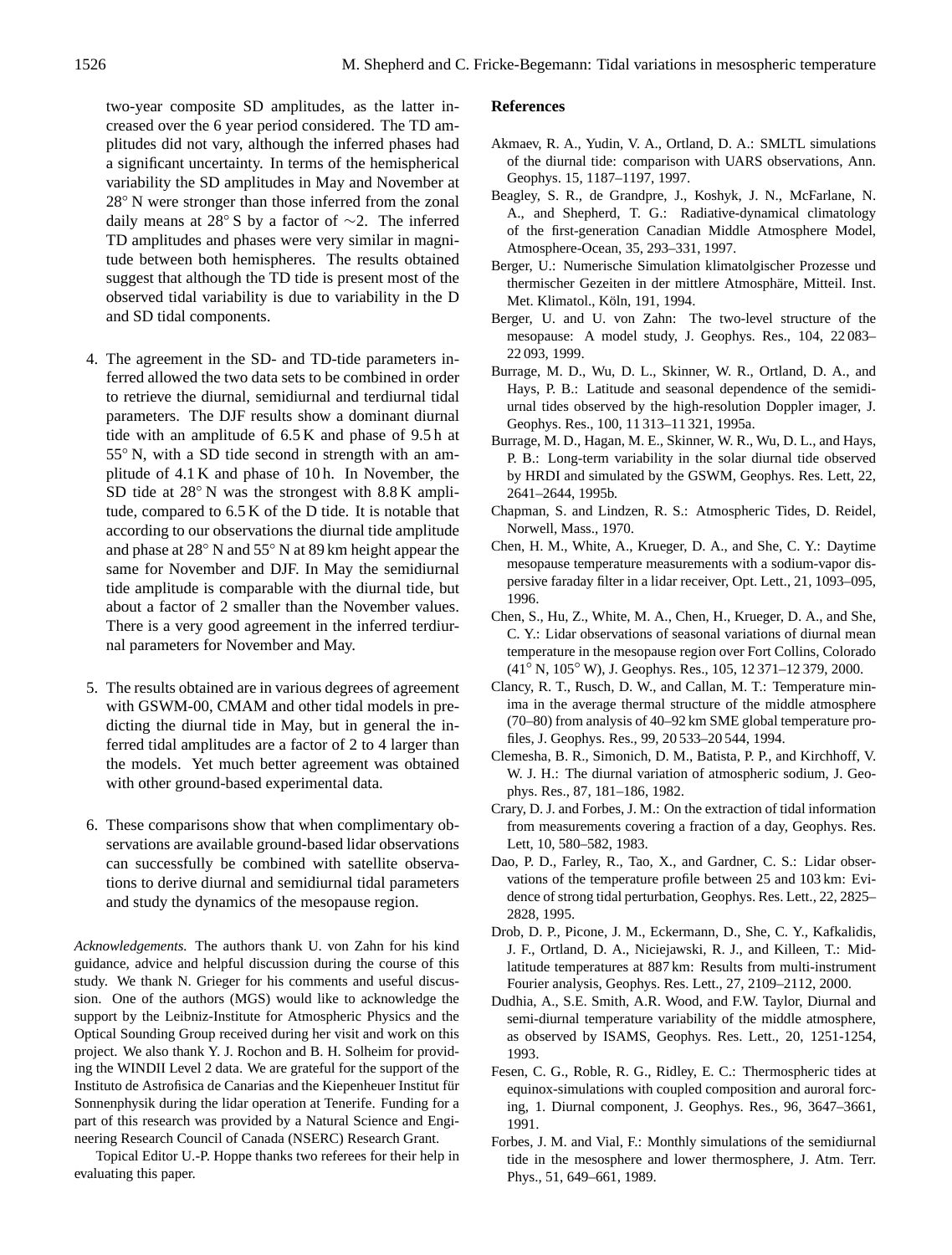- Forbes, J. M., Manson, A. H., Vincent, R. A., et al.: Semidiurnal tide in the 80–150 km region: an assimilative data analysis, J. Atmos. Terr. Phys., 56, 1237–1249, 1994.
- Forbes, J. M., Kilpatrick, M., Fritts, D., Manson, A. M., Vincent, R. A.: Zonal mean and tidal dynamics from space: an empirical examination of aliasing and sampling issues, Ann. Geophysicae, 15, 1158–1164, 1997.
- Fricke-Begemann, C., Höffner, J., von Zahn, U.: The potassium density and temperature structure in the mesopause region (80– 100 km) at a low latitude (28◦ N), Geophys. Res. Lett., 29, 2067, doi:10.1029/2002GL015578, 2002a.
- Fricke-Begemann, C., Alpers, M., and Höffner, J.: Daylight rejection with a new receiver for potassium resonance temperature lidars, Opt. Lett., 27, 1932–1934, 2002b.
- Geller, M. A., Yudin, V. A., Khattatov, B. V., Hagan, M. E.: Modeling the diurnal tide with dissipation derived from UARS/HRDI measurements, Ann. Geophysicae, 15, 1198–1204, 1997.
- Gille, S. T., Hauchgecorne, A., and Chanin, M. L.: Semidiurnal and diurnal tidal effects in the middle atmosphere, as seen by Rayleigh lidar, J. Geophys. Res., 96, 7579–7587, 1991.
- Grieger, N., Volodin, E. M., Schmitz, G., Hoffmann, P., Manson, A. H., Fritts, D. C., Igarashi, K., Singer, W.: General circulation model results on migrating and nonmigrarion tides in the mesosphere and lower thermosphere, Part I: comparison with observations, J. Atmos. Solar-Terr. Phys., 64, 897–911, 2002.
- Hagan, M. E.: Comparative effects of migrating solar sources on tidal signatures in the middle and upper atmosphere, J. Geophys. Res., 101, 21 213–21 222, 1996.
- Hagan, M. E. and Forbes, J. M.: Migrating and nonmigrating diurnal tides in the middle and upper atmosphere excited by tropospheric latent heat release, J. Geophys. Res., 107 (D24), 4754, doi:10.1029/2001JD001236, 2002.
- Hagan, M. E., Burrage, M. D., Forbes, J. M., Hackney, J., Randel, W. J., Zhang, X.: GSWM-98: Results of migrating solar tides, J. Geophys. Res., 104, 6813–6828, 1999.
- Hays, P. B., Abreu, V. J., Dobbs, M. E., et al.: The High resolution Doppler imager on the Upper Atmosphere Research Satellite, J. Geophys. Res., 98, 10 713–10 723, 1993.
- Hecht, J. H., Ramsay Howat, S. K., Walterscheid, R. L., Isler, J. R.: Observations of variations in airglow during ALOHA-93, Geophys. Res. Lett., 22, 2817–2820, 1995.
- Hecht, J. H., Walterscheid, R. L., Roble, R. G., Lieberman, R. S., Talaat, E. R., Ramsay Howat, S. K., Lowe, R. P., Turnbull, D. N., Gardner, C. S., States, R., and Dao, P. D.: A comparison of atmospheric tides inferred from observations at the mesopause during ALOHA-93 with the model predictions of the TIME-GCM, J. Geophys. Res., 103, 6307–6321, 1998.
- Hedin, A. E.: Extension of the MSIS thermospheric model into the middle atmosphere, J. Geophys. Res., 96, 1159–1172, 1991.
- Hitchman, M. H. and Leovy, C. B.: Diurnal tide in the equatorial middle atmosphere as seen in LIMS temperatures, J. Atmos. Sci., 42, 557–561, 1985.
- Jacobi, Ch., Portnyagin, Yu., Solovjova, T. V., et al.: Climatology of the semidiurnal tide at 52◦–56◦ N from ground-based radar wind measurements 1985–1995, J. Atmosph. Solar-Terr. Phys., 61, 975–991, 1999.
- Keckhut, P., Gelman, M. E., Wild, J. D., et al.: Semidiurnal and diurnal temperature tides (30–55 km): Climatology and effect on UARS-LIDAR data comparisons, J. Geophys. Res., 101, 10 299– 10 310, 1996.
- Khattatov, B. V., Geller, M. A., Yuding, V. A., and Hays, P. B.: Diurnal migrating tides as seen by the high-resolution Doppler

imager/UARS: 2 Monthly mean global zonal and vertical velocities, pressure, temperature, and inferred dissipation, J. Geophys. Res., 102, 4423–4435, 1997.

- Leblanc, T., McDermit, I. S., Ortland, D. A.: Lidar observations of the middle atmospheric thermal tides and comparison with the High Resolution Doppler Imager and Global-Scale Wave model: 1. Methodology and winter observations at Table mountain (34.4◦ N), J. Geophys. Res., 104, 11917–11929, 1999.
- Manson, A. H. and Meek, C. E.: Middle atmosphere (60–110 km) tidal oscillations at Saskatoon, Canada (52◦ N, 107◦ W) during 1983–1984, Radio Science, 20, 1411–1451, 1985.
- Manson, A. H., Meek, C. E., Kurschener, D., Teitelbaum, H., Schneider, R., Smith, M. J., Fraser, G. J., Clark, R. R.: Climatology of semi-diurnal and diurnal tides in the middle atmosphere (70–110 km) at middle latitudes, J. Atmos. Terr. Phys. 51, 579– 593, 1989a.
- Manson, A. H., Meek, C. E., Kurschener, D., Teitelbaum, H., Schneider, R., Smith, M. J., Fraser, G. J., Clark, R. R.: Global behaviour of the height/seasonal structure of tides between 40<sup>°</sup> and 60◦ latitudes, Handbook for MAP, 27, 303–316, 1989b.
- Manson, A., Meek, C., Hagan, M., et al.: Seasonal variations of the semi-diurnal and diurnal tides in the MLT: multi-year MF radar observations from 2 to 70◦ N, and the GSWM tidal model, J. Atmos. Solar-Terr. Phys., 61, 809–828, 1999.
- McLandress, C.: Seasonal variability of the diurnal tide: Results from the Canadian middle atmosphere general circulation model, J. Geophys. Res., 102, 29 747–29 764, 1997.
- McLandress, C., Shepherd, G. G., and Solheim, B. H.: Satellite observations of thermospheric tides: results from the Wind Imaging Interferometer on UARS, J. Geophys. Res., 101, 4093–4114, 1996.
- Meriwether, J., Gao, X., Wickwar, V., Wilkenson, T., Beissner, K., Collins, S., and Hagan, M.: Observed coupling of the mesospheric inversion layer to the thermal tidal structure, Geophys. Res. Lett., 25, 1479–1482, 1998.
- Merzlyakov, E. G., Portnyagin, Y. I., Jacobi, Ch., et al.: On the longitude structure of the transient day-to-day variation of the semidiurnal tide in the mi-latitude lower thermosphere: – I. Winter Season, Ann. Geophys. 19, 545–562, 2001.
- Oberheide, J., Hagan, M. E., Ward, W. E., Riese, M., Offermann, D.: Modeling the diurnal tide for the Cryogenic Infrared Spectrometers and telescope for the Atmosphere (CRISTA) 1 time period, J. Geophys. Res., 105, 24 917–24 929, 2000.
- Offermann, D., Grossmann, K.-U., Barthol, P., Knieling, P., Riese, M., and Trant, R.: The Cryogenic Infrared Spectrometers and Telescopes for the Atmosphere (CRISTA) experiment and middle atmosphere variability, J. Geophys. Res., 104, 16 311–16 325, 1999.
- Oldag, J.: Gezeiteneffecte in der Mesopausenregion aus Lidarbeobachtungen über Kühlungsborn und Teneriffa, PhD Thesis, Univ. of Rostock, 2001.
- Pancheva, D. and Mukhtarov, P.: Variability of mesospheric dynamics observed at Yambol (42.5◦ N, 26.6◦ E) by meteor radar, J. Atmos. Terr. Phys., 56, 1271–1278, 1994.
- Pendleton Jr., W. R., Taylor, M. J., and Gardner, C. S.: Terdiurnal oscillations in OH Meinel rotational temperatures for fall conditions at northern mid-latitude sites, Geophys. Res. Lett., 27, 1799–1802, 2000.
- Reber, C. A., Trevathan, C. E., McNeal, R. J., and Luther, M. R.: The Upper Atmosphere Research Satellite (UARS) Mission, J. Geophys. Res., 98, 10/,643–10 647, 1993.
- Revah, I.: Etude des vents de petite echelle observes au moyen des